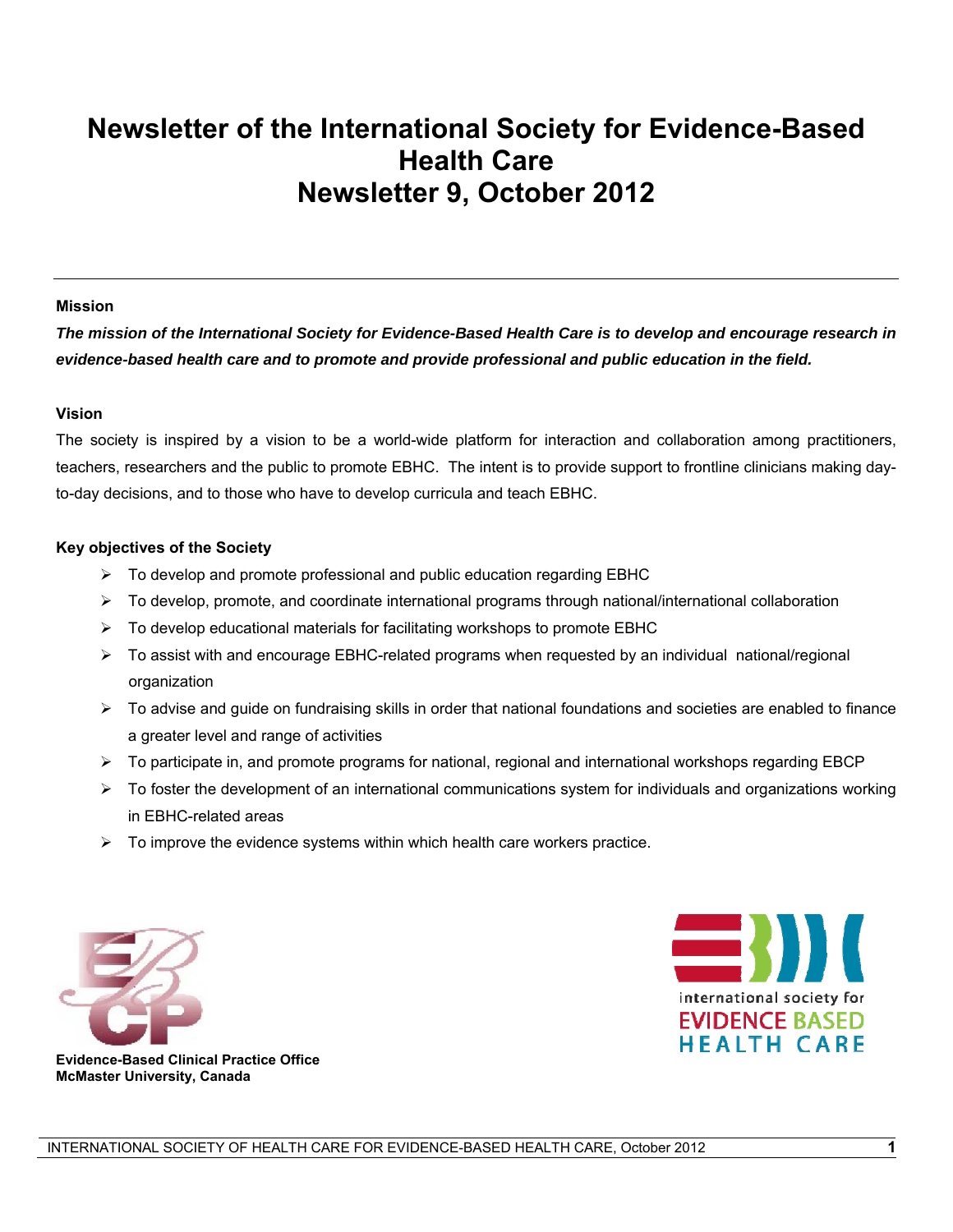# **TABLE OF CONTENTS**

# **WORKSHOPS AND CONFERENCES**

| Declaration - International Society of Evidence-Based Health Care, First Conference                       |  |
|-----------------------------------------------------------------------------------------------------------|--|
|                                                                                                           |  |
| A New Initiative of the McMaster Evidence-Based Clinical Practice Workshop: The Clinical Practice stream5 |  |
|                                                                                                           |  |
| What has the EBCP Done for Me? A Proposal to Better Understand the Educational, Research, and Policy      |  |
|                                                                                                           |  |
|                                                                                                           |  |

# **TEACHING & PRACTICE TIPS**

# **RESEARCH & REVIEWS**

| A Proposed Guidance for Handling Trial Participants with Missing Data in Meta-Analyses of Dichotomous |  |
|-------------------------------------------------------------------------------------------------------|--|
|                                                                                                       |  |

# **RESOURCES & REVIEWS**

| A Clinical Practice Guideline for the Care of Septic Patients in Resource-limited Settings 16 |  |
|-----------------------------------------------------------------------------------------------|--|
| RAPADAPTE: A Rapid Guideline Adaptation Method for Clinical Guideline Development17           |  |
|                                                                                               |  |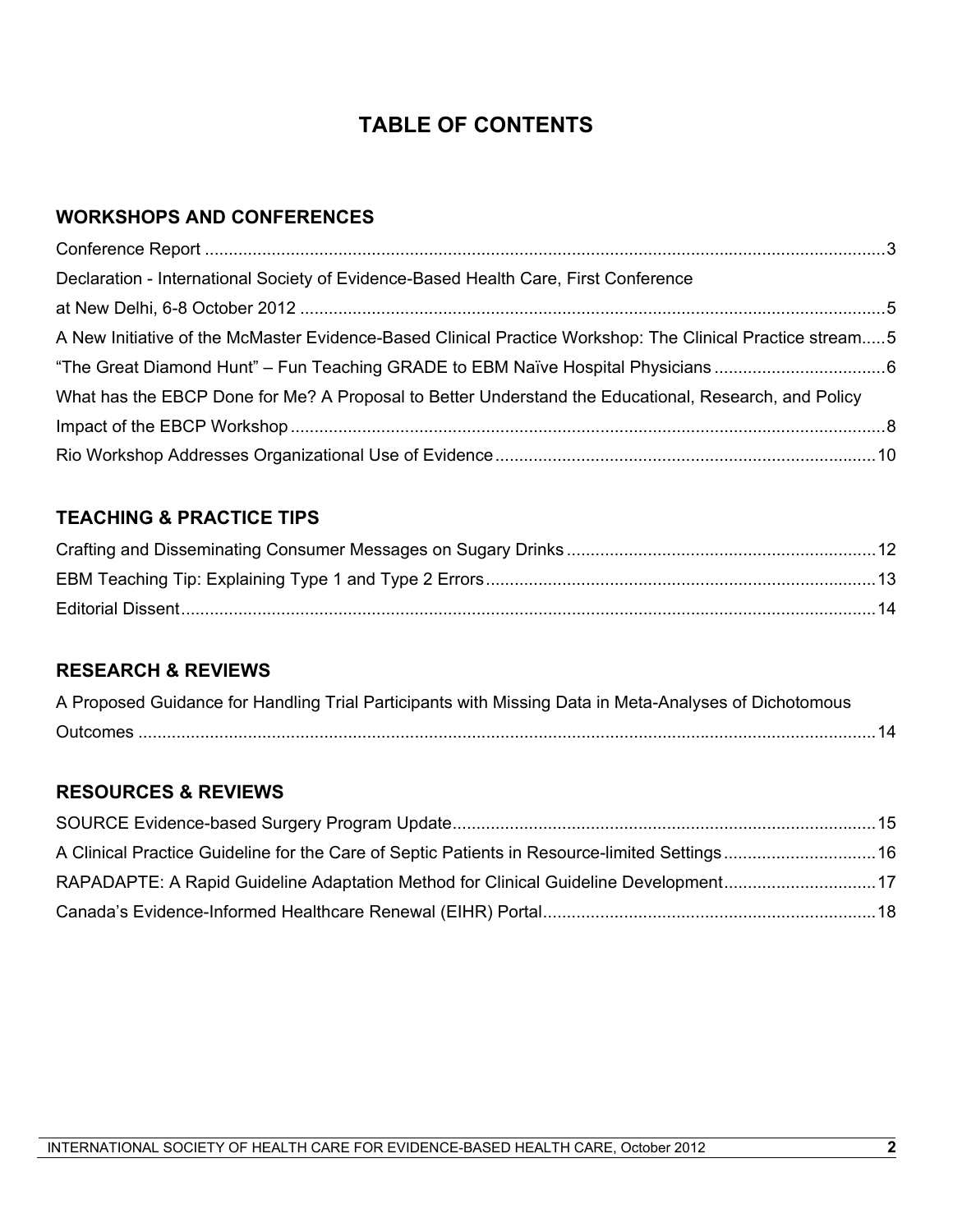# **Conference Report**

### **Kameshwar Prasad**

The **"First International Conference for Evidence-Based Healthcare"** (ISEHCON 2012) was organized by the Clinical Epidemiology Unit of All India Institute of Medical Sciences (AIIMS), New Delhi under the Chairmanship of Prof. Kameshwar Prasad, Director, Clinical Epidemiology Unit & Professor of Neurology at AIIMS, New Delhi. AIIMS is the premier medical institute of India and a leader in medical education, health research and healthcare, and always ranks first in all surveys amongst all the medical schools in the country.

The Conference was held at the India International Centre, New Delhi from 06 to 08 October 2012. This was the inaugural Conference of the International Society for Evidence-Based Healthcare. British Medical Journal (BMJ) joined it as its media partner. The conference was inaugurated by the Director General of Health Services, Government of India and the closing session of the conference was marked by the gracious presence of the Chairman, Board of Governors of the Medical Council of India, who delivered the closing speech.

The main objectives of holding this important conference of international importance were:

- 1. To create awareness about evidence-based approach in healthcare policy and practice among policy makers, guideline developers and healthcare practitioners in India.
- 2. To enhance the knowledge of participants about ongoing activities, prevalent policies and approaches based on evidence around the world in the field of healthcare.
- 3. To demonstrate the advantages of evidencebased approach in healthcare especially in resource constraint settings and while treating poor patients and also describe its limitations.
- 4. To enhance awareness of importance of teaching evidence-based healthcare in undergraduate and postgraduate medical education to ensure that graduating physicians

are conversant with healthcare practice based on evidence.

- 5. To encourage medical colleges across India to interact with international experts and include evidence-based healthcare teaching in their curriculum.
- 6. To demonstrate the role of patient-centred approach based on evidence to policy makers and healthcare practitioners participating in the conference from India and abroad.

The Conference was attended by about 225 participants from India, Taiwan, Australia, USA, Saudi Arabia, Sweden, Canada, UK, South Africa, Italy, Switzerland, Indonesia, Japan, Netherlands, Spain, Iran, Bangladesh, Chile, Philippines, Oman, Qatar and 25 top class faculty members from around the world. The format of the conference included Interactive large group sessions, small group workshops, Case Studies, Group Work, and Poster Presentations. The conference had a rich and extensive Scientific Programme including a keynote Address, four plenary Sessions, eight scientific sessions, eight workshops, 38 oral Presentations, and 40 poster presentations. The participants discussed and analyzed issues related to implementation of Evidence-Based Practice and deliberated effective methods to implement evidence-based healthcare for improving the population health.

This ISEHCON 2012 provided an excellent opportunity to EBM enthusiasts to present their recent work, ideas and research at this International platform. This was a very stimulating international event, which provided an excellent opportunity to bring together experts, teachers, and practitioners in evidence-based healthcare to exchange ideas, information and most up-to-date experiences in implementing Evidence-Based practice to enhance population health across different regions and diverse cultures.

The Conference also had Pre-Conference Workshops on topics related to Evidence-Based Medicine. These workshops were conducted by the renowned international experts in the field of Evidence Based Medicine notably Dr. Gordon Guyatt from the McMaster University, Canada Dr. Paul Glasziou, former Director of Oxford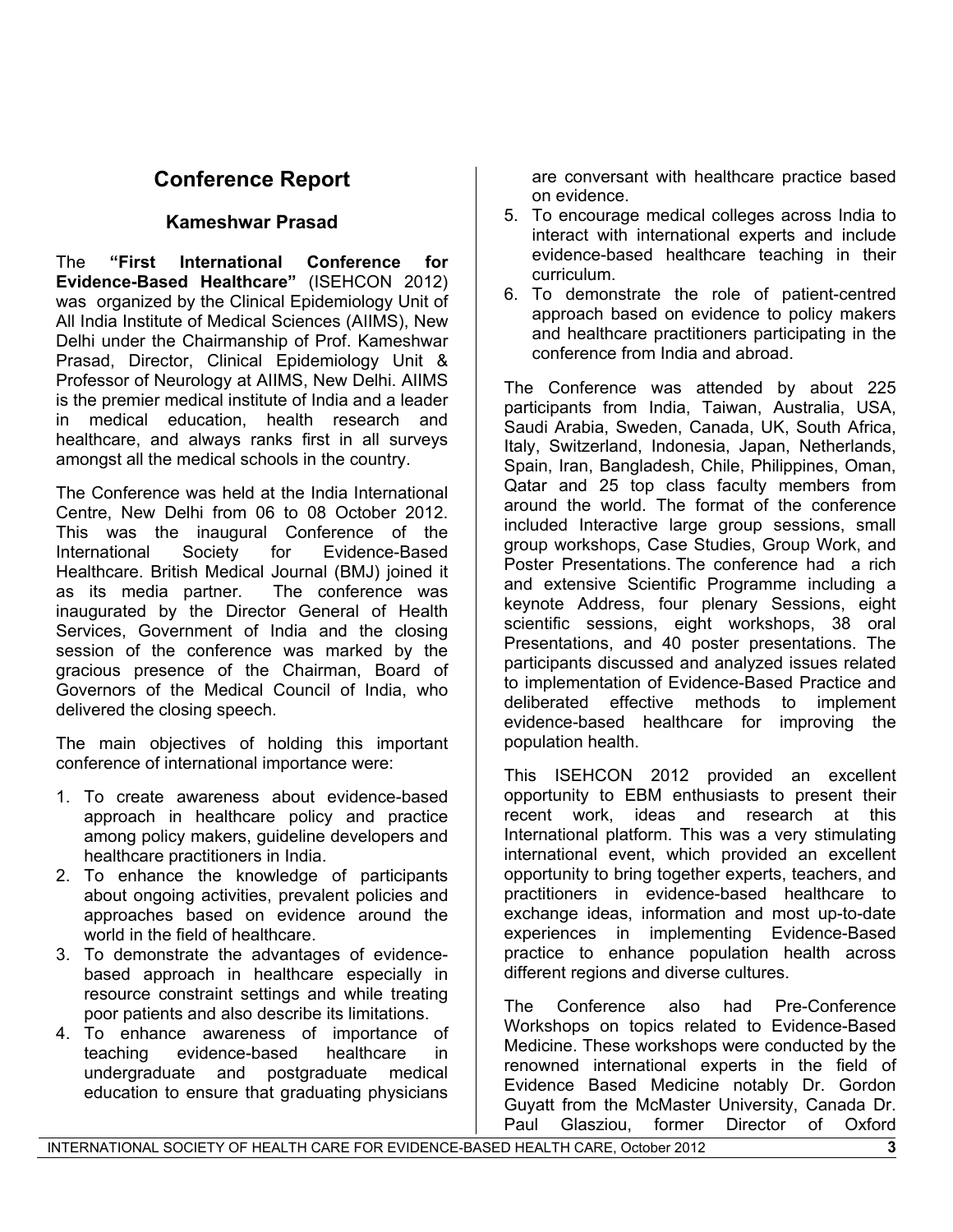University's Centre for Evidence-Based Medicine, Dr. Trish Groves, Deputy Editor, BMJ and many more. These workshops were conducted on the following topics:

- Using "GRADE System" for developing evidence-based guidelines
- Systematic Reviews and Meta-Analysis
- Bringing Evidence to Healthcare Professionals- How to publish research (BMJ)
- An Evidence Based Framework for Effective and Sustainable System Change
- Evidence-Based Dentistry
- Evidence-Based Practice for Allied Health
- Evidence-Based Medicine Curriculum for UG/PG

It is noteworthy that the Conference was organized without any support (neither cash nor kind) from any Pharmaceutical company. The funding was mainly raised from delegate registration fee, from All India Institute of Medical Sciences, and support from various agencies of Government of India viz. Indian Council of Medical Research, Council of Scientific and Industrial Research, Department of Science and Technology, and Medical Council of India.

#### **What was achieved?**

More than the expected number of participants indicated the relevance of the conference and its themes. All the halls were full, in fact, chairs had to be added to several sessions. A curtain-raiser meet with the media, and television programmes enhanced the visibility of the conference, and highlighted the objectives and themes for the benefit of public. Front page headlines covering the themes of the conference in the main newspapers raised awareness of the issues among the public, professionals and the policy-makers alike.

The richness of the academic programme was evident from the huge attendance and interaction at the workshops and sessions. Two workshops were repeated on demand.

Common to all the events was the desire to move beyond knowledge as an end in itself, to foster awareness, understanding and strategic thinking designed to strengthen the utilisation of knowledge for the goal of Evidence Based Healthcare in

resource constrained settings. Arising from the interaction with the wide number of groups and networks brought together at this conference, ISEHCON 2012 was able to establish increased linkages with a number of like-minded healthcare practitioners. A set of recommendations in the form of 'Delhi Declaration' was produced and presented by Dr Paul Glasziou, the Chairman of ISEHC Board in the closing session.

#### **Evaluation**

In the closing session, the participants filled up a response form with items asking them to rate their perception about the quality of the programme, learning activities, organization of, and presentations during the conference. It also asked whether their expectations from the conference were met and whether their attendance at the conference would prove useful. Overall, 90% or more participants rated the items positively.

#### **Future steps:**

The conference has generated demand for EBM workshops from different regions of the country. Those planning the workshops have already contacted the potential experts during the conference and will organize them in different parts of the country. The medical council of India is keen to consider introducing EBM in undergraduate and postgraduate courses across India. We have a plan to hold a workshop and a plenary session during the Cochrane colloquium 2014 likely to be held in Hyderabad, India. Overall, the conference proved influential in accelerating evidence-based health care movement globally, but more so in India.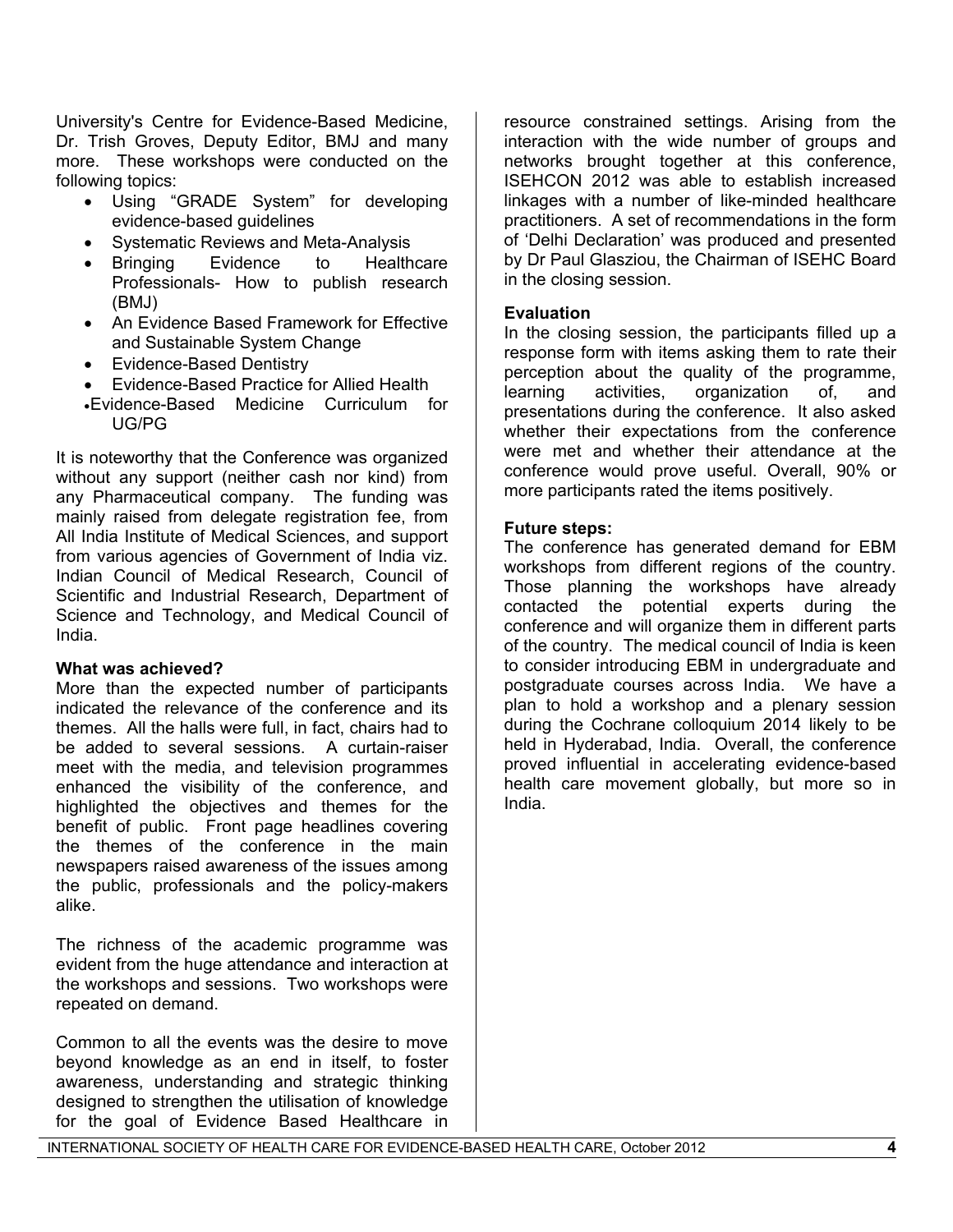# **International Society of Evidence - Based Health Care First Conference at New Delhi 6-8 October 2012**

### **Paul Glasziou**

#### **Declaration**

- The Society would like to thank the people of India for hosting the first Conference of the International Society for Evidence-Based Health Care. We especially wish to thank the All India Institute of Medical Sciences and Professor Prasad and his team for organizing this very successful first conference.
- To reduce the gap between research and clinical practice, the conference concluded that it is essential and feasible for the modern practice of health care to incorporate the principles and skills of Evidence-Based Health Care.
- To improve the effectiveness of health care delivery in different parts of the world, especially for lower and middle income countries, the Society is eager to harness the expertise within its networks to support the development of Evidence-Based Health Care, and to overcome the limited access to information which is as much a cause of inequities in health as limited access to health services.
- We agree with the proposal that the teaching, training and practice of EBHC should be incorporated in the health care services of India, including its introduction into the undergraduate and postgraduate curricula of all the medical colleges in India.
- Through its international panel of experts, the Society is committed to help with any assistance to establish the teaching, training, practice and monitoring of EBHC in India.

# **A New Initiative of the McMaster Evidence-Based Clinical Practice Workshop: The Clinical Practice stream**

### **Jason Busse**

The McMaster Evidence Based Clinical Practice (EBCP) Workshop began in 1982 (then called "How to teach critical appraisal"), and has historically focused on providing guidance for clinician educators interested in enhancing their skills for teaching the principles of evidence-based practice to others. Each year, however, there have been attendees whose focus was on acquiring the fundamentals of evidence-based practice. To meet this need, the 2012 EBCP Workshop launched an advanced clinical practice stream. The new initiative targeted at clinicians who wish to improve their clinical practice through enhanced skills in reading, interpreting, and applying the medical literature. This article describes our initial experiences with this Workshop stream.

Prior to the 2012 Workshop, Gordon Guyatt and the tutors discussed what concepts should be covered in the Practice stream, and decided we should survey clinicians who had enrolled in this stream and ask about their interests. We devised a list of 74 methodological topics and asked participants to endorse those in which they were interested. Most respondents endorsed all 74 items (we should have seen this coming) and so the tutors worked with their assigned groups on the first meeting of the Workshop to prioritize topics. For future workshops we may ask registered attendees to provide a brief list of their methodological topics of interest instead of providing them with an exhaustive list of options.

The Teaching stream of the Workshop uses problem-based learning, and there was some concern among tutors that the Practice stream attendees may want an entirely didactic approach. Tutors quickly learned, however, that attendees were interested in a hybrid approach – some didactic teaching to introduce or re-enforce concepts, but also assignment of homework and the opportunity to both engage in problem-based learning and to present on methodological topics. Practice stream attendees were largely receptive to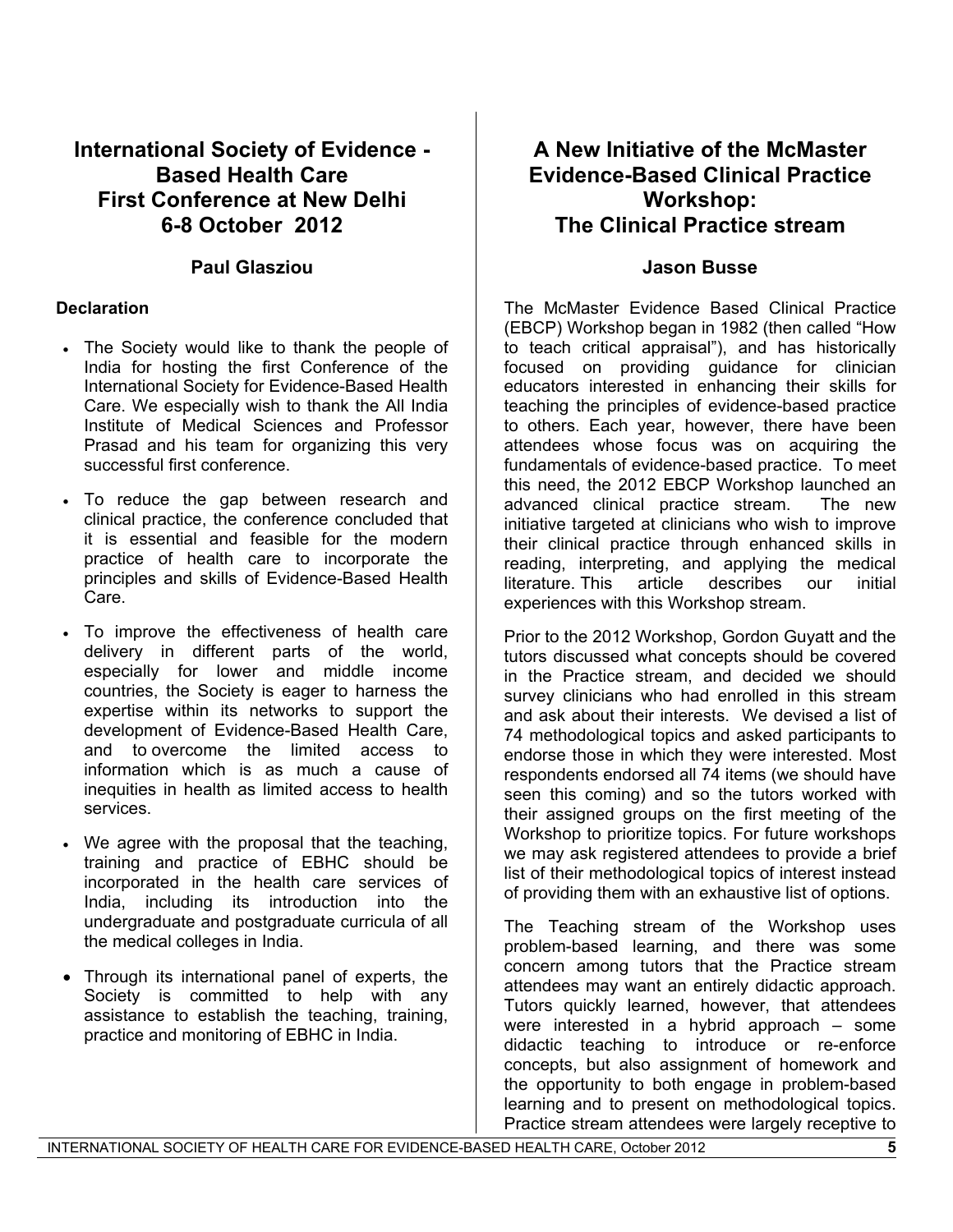the idea that the best way to learn a methodological concept was to teach it to their Workshop colleagues. As opposed to the Teaching stream, the focus was more on presenter's understanding of the topic versus their teaching techniques. Furthermore, there were members who were eager to take on individual presentations, those that were more comfortable presenting in pairs or groups, and those who favoured participating in groups discussions but not taking part in a presentation themselves. All attendees wanted tutors or tutortrainees to interrupt their presentation in order to clarify or correct material when appropriate.

We encouraged attendees to bring in research articles of their choosing, relevant to their clinical practice. This had two positive effects: 1) attendees were interested in the material under study, and 2) tutors had to think on the fly to assess articles they had not previously seen (versus relaying on packages prepared for the course) which provided a real time example of the process of critically evaluating an article.

In the Teaching stream it is typical practice to assign attendees material to prepare for the 1<sup>st</sup> class on the evening before the Workshop begins. We did not assign material to our Practice stream group, and the feedback after the course was that this was appreciated. However, after the introductory session in which methodological topics were prioritized, the group was very receptive to homework assignments, particularly when they involved applying a concept or critiquing an article (versus simply reading material).

The Teaching stream sets aside time each day for independent study, to allow participants time to work on their teaching presentation. Our group, and others, felt that this time was excessive for the Fundamentals stream, and suggested that at least some of this time would be better spent by having the tutors or tutor-trainees re-enforce concepts of particular interest.

The feedback from our group at the end of the Workshop was extremely positive, with some members noting they would not have signed up for the Workshop if not for the option of participating in the Practice stream. Some attendees noted their intention to sign up for the Teaching stream next year, and others relayed an interest in signing up for the Practice stream again as a refresher course

on EBCP. Given the considerable interest and positive feedback, the Practice stream will be a permanent addition to the McMaster EBCP Workshop.

# **"The Great Diamond Hunt" – Fun Teaching GRADE to EBM Naïve Hospital Physicians**

### **Per Olav Vandvik Linn Brandt Ingvil Sæterdal**

I have been teaching physicians evidence-based practice for a decade. My experience with GRADE in guideline development has spurred me to introduce GRADE in all of my teaching activities, replacing traditional checklists for critical appraisal. This article reports how we, in February 2012, incorporated GRADE in critical appraisal of research evidence and development of treatment recommendations in a four-day workshop for 12 hospital physicians (10 consultants, 2 residents) naive to evidence-based practice.

The workshop combined interactive introductory lectures with group work and plenary sessions. Learning objectives in the workshop focused on practical skills for each step of the circle in evidence-based practice (question formulation, searching, critical appraisal, application in practice and evaluation). Physicians brought their own clinical questions to the table and each group selected questions to be answered during the workshop. Day 1 was spent on conceptual understanding of evidence-based practice, question formulation and searching for research evidence. Searching for answers to clinical questions has become a lot easier with the use of our McMaster PLUS pyramid search, a search engine freely available to all health personell in Norway (http://plus.mcmaster.ca/helsebiblioteket/Search.as px). Each group identified relevant studies for their selected clinical questions, setting the scene for critical appraisal on day 2.

Day 2 focused on critical appraisal of systematic reviews and randomised controlled trials with GRADE methodology. In the introductory lecture I first presented a clinical scenario concerning the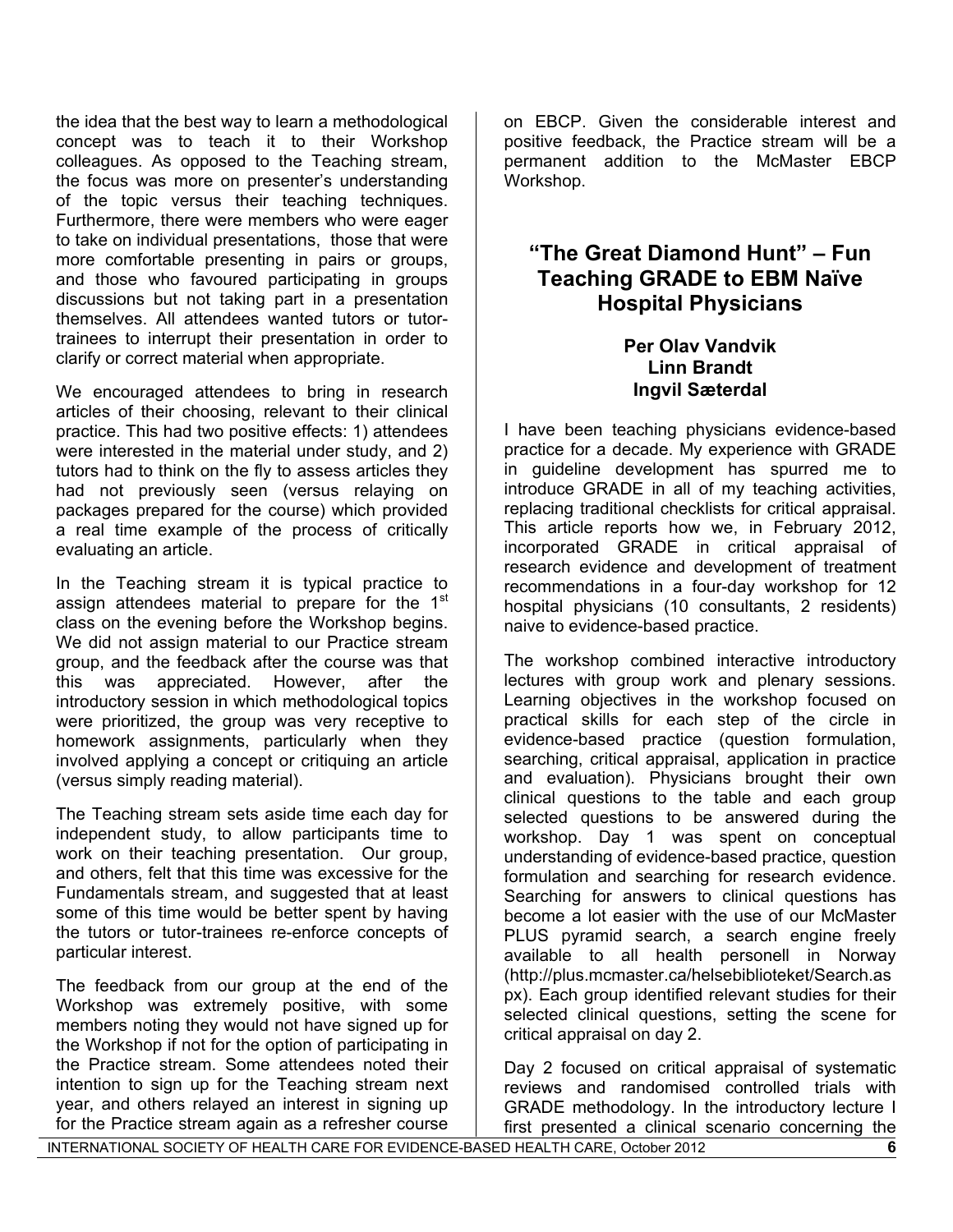effect of enteral feeding versus parenteral feeding in patients with acute pancreatitis. We translated the scenario into a PICO question together highlighting the importance of identifying all patientimportant outcomes and quickly found a relevant recent Cochrane systematic review through our pyramid search engine. Then I introduced the concept of "diamond hunting" in systematic reviews: We hunt for quantitative summary effectestimates (looking like diamonds in the forest plot) for patient important outcomes and need to determine our confidence in those estimates (GRADE definition for quality of evidence). Then I showed the forest plot for mortality (RR 0.50, 95% CI 0.28-0.91) and asked participants to discuss the results with their neighbour and consider what factors that could affect their confidence in the estimates. During a 20-minute discussion all five factors relevant for quality assessment in GRADE emerged and we also calculated relative and absolute risks using a 2 x 2 table. Physicians intuitively questioned the quality of the metaanalysis and underlying trials (risk of bias through lack of blinding), number of patients included in the studies (imprecision), possible inconsistency between trials (heterogeneity), applicability in Norway (indirectness) and if any negative studies had not been published (publication bias). After 75 minutes of intense interaction I congratulated them with having identified a system that we call GRADE, left the last 20 slides of my presentation (outlining the GRADE methodology) unshown and sent them to work in groups.

In the following session each group assessed the systematic review they had identified and made a GRADE evidence profile (for at least one outcome) to be presented in the plenary session. Each group included a facilitator familiar with GRADE methodology who elected to use GRADEpro for this exercise. The group work and plenary session provided an excellent opportunity to discuss methodological issues related to GRADE factors. In the next session each group assessed a randomised controlled trial with GRADE (for a clinical question where only one RCT was available) and made another evidence profile that was discussed in the plenary session. This second round nicely reinforced methodological issues related to GRADE.

Day 3 focused on how to make clinical practice guidelines with GRADE methodology and how to critically appraise existing practice guidelines. The introductory lecture presented how GRADE facilitates a systematic and transparent process for moving from evidence to recommendations through integration of benefits and harms, quality of evidence, patient values/ preferences and resource considerations. Each group was then charged with developing a recommendation for the clinical question of acute pancreatitis. This was a deliberate choice as the Cochrane systematic review used GRADE and presents a Summary of Findings table for all patient important outcomes. The plenary session revealed that groups judged GRADE factors differently. Through revisiting the evidence profiles and discussing the four factors to consider when moving from evidence to recommendations we reached agreement for a strong recommendation for nasojejunal feeding in patients with acute pancreatitis with low to moderate confidence in the effect-estimates for patient important outcomes. Participants identified a need to change practice, as most patients with acute pancreatitis in Norway probably do not receive nasojejunal feeding. Have a look at the Cochrane review if you are curious (Al-Omran, et al. Enteral versus Parenteral Nutrition in Acute Pancreatitis. Cochrane Database of Systematic Reviews 2010, issue 1). The absolute effects on mortality (79 fewer per 1000), multiple organ failure (156 fewer per 1000), operative interventions (181 fewer per 1000) and sepsis (190 fewer per 1000) are quite impressive.

The rest of the workshop included critical appraisal of practice guidelines, diagnostic studies and a session about statistics where we covered relative and absolute effects and confidence intervals in depth. Informal evaluation indicates that incorporating GRADE worked well in this workshop format.

The workshop is followed by two months of clinically integrated learning and a 1-day seminar on how to integrate evidence-based practice with quality improvement and patient safety initiatives. Physicians are now working on their own clinical questions, going through each step of the evidence-based practice circle and documenting the process in a work-file. To what extent they succeed with using GRADE when being on their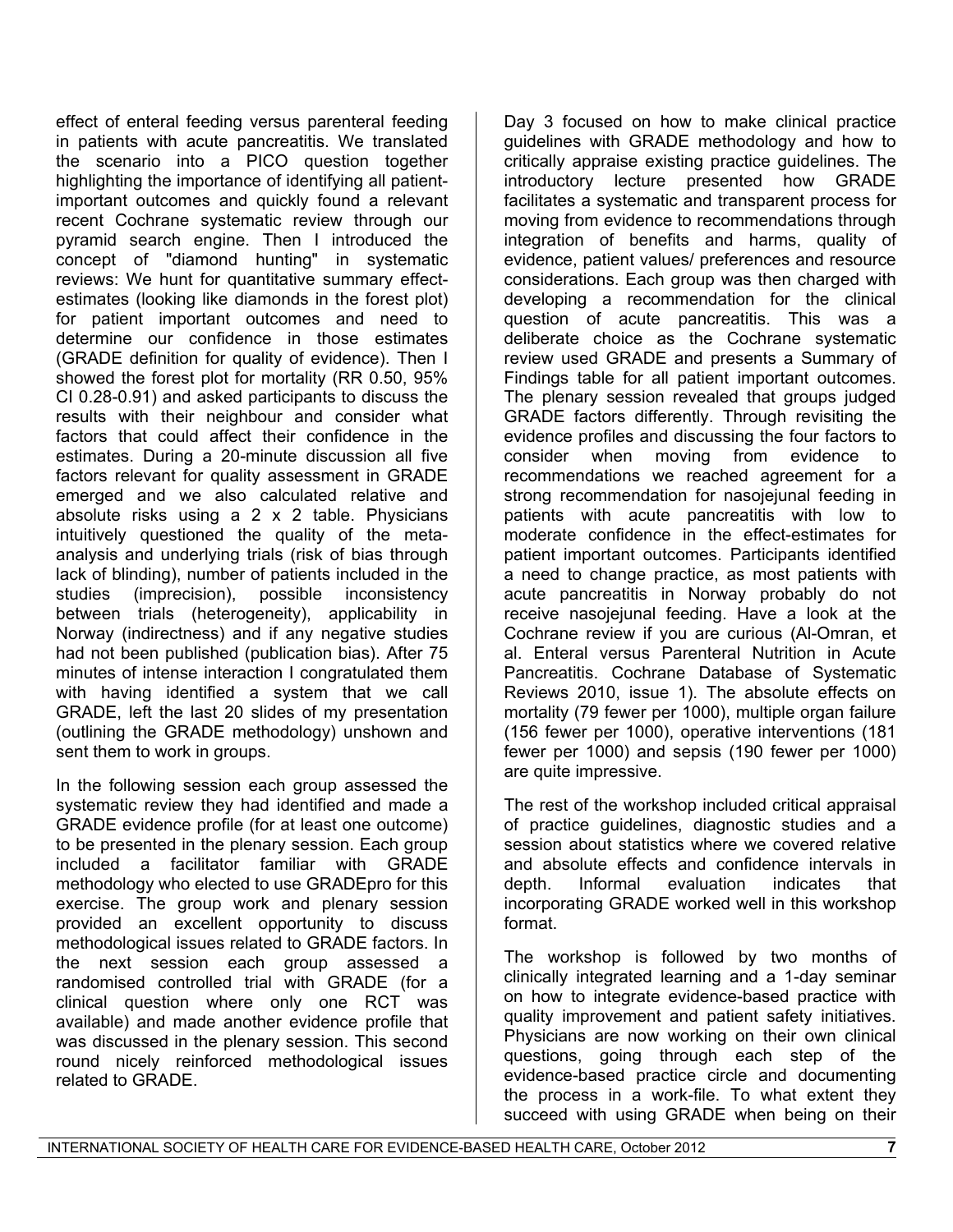own will become evident when, this coming spring, we meet for the final one-day seminar.

(Teaching material available at request)

# **What Has the EBCP Workshop Done For Me? A Proposal to Better Understand the Educational, Research, and Policy Impact of the McMaster EBCP Workshop**

### **Christopher R. Carpenter**

Like Las Vegas, does what happens in Hamilton stay in Hamilton? I doubt it. The McMaster Evidence Based Clinical Practice (EBCP) Workshop began in 1982 (then called "How to teach critical appraisal"). Every June since then, hundreds of participants have trekked to McMaster University to absorb new and evolving ideas that they could bring back to their home institutions to teach their learners how to practice Evidence Based Medicine (EBM). Some of these attendees became energized proponents and returned as Tutor-Trainees or Tutors. Furthermore, many EBCP attendees subsequently sent their colleagues or trainees to McMaster to produce  $2<sup>nd</sup>$ and 3<sup>rd</sup> generation learners. Many more prior attendees undoubtedly developed EBM work products and/or teaching techniques within their regional or professional communities. Unfortunately, too many of these valuable innovations remain undisclosed to the broader EBCP world.

This year while serving as a Tutor in one of the emergency medicine EBCP small groups, I compiled a list of accomplishments inspired by the McMaster EBCP Workshop within my specialty based solely upon memory. Here is the short version with hyperlinks and credit to the EBCPattendee innovators who developed these workproducts:

### **1) EBM Websites**

- a. [Washington University](http://emed.wustl.edu/content/journalclub/em_journal_club.html) Archives (archived on TRIP) and **[EBM Toolbox](http://emed.wustl.edu/content/journalclub/em_links.html)** [Chris Carpenter]
- b. [Indiana University](http://emergency.medicine.iu.edu/n/h/journal-club/) [Tony Seupaul, Ben **Hunterl**
- c. [Eastern Virginia Medical School](http://emjournalclub.com/) [Charlie Graffeo]
- **2) Independent Continuing Medical Education (CME) events** 
	- a. [BEEM](http://www.fhs.mcmaster.ca/emergmed/beem.htm) [Andrew Worster] BEEM also has original EBM research and dozens of EBM topic reviews & editorials.
	- b. [Evidence Based Diagnostics](https://www.cme.ucsf.edu/cme/CourseDetail.aspx?coursenumber=MEP12004) [Carpenter]
- **3) Organized Medicine CME Events** lectures presented at national meetings
	- c. Evidence Based Diagnostics: The Good, The Bad, & The Ugly, Society for Academic EM, Chicago 2012 [Carpenter]
	- d. Beyond Journal Club: Knowledge Translation in GME, Society for Academic EM, Chicago 2012 [Seupaul, Lang, Carpenter]
	- e. Knowledge Translation Consensus Conference – daylong consensus conference May 2007 with entire peerreviewed issue of *Academic Emergency Medicine* devoted to KT in Nov 2007. [Lang]

### **4) New Peer-reviewed Series**

- f. *Academic Emergency Medicine* Evidence Based Diagnostics – includes interactive websites to facilitate Bayesian decision making and Shared Decision Making with patients that are being developed in conjunction with Wiley-Blackwell and Washington University. [Carpenter] ([http://pmid.us/21843213\)](http://pmid.us/21843213)
- g. *Journal of Emergency Medicine* topic reviews with EBM teaching point [Sam Keiml **(Example 1)** <http://pmid.us/19097732>, Example 2 <http://pmid.us/22123173>)

#### **5) Original EBM research manuscripts**

h. BEEM Rater instrument reliability and validity trials – tool and mechanism to funnel practice-changing or practice-enhancing research information to busy clinicians.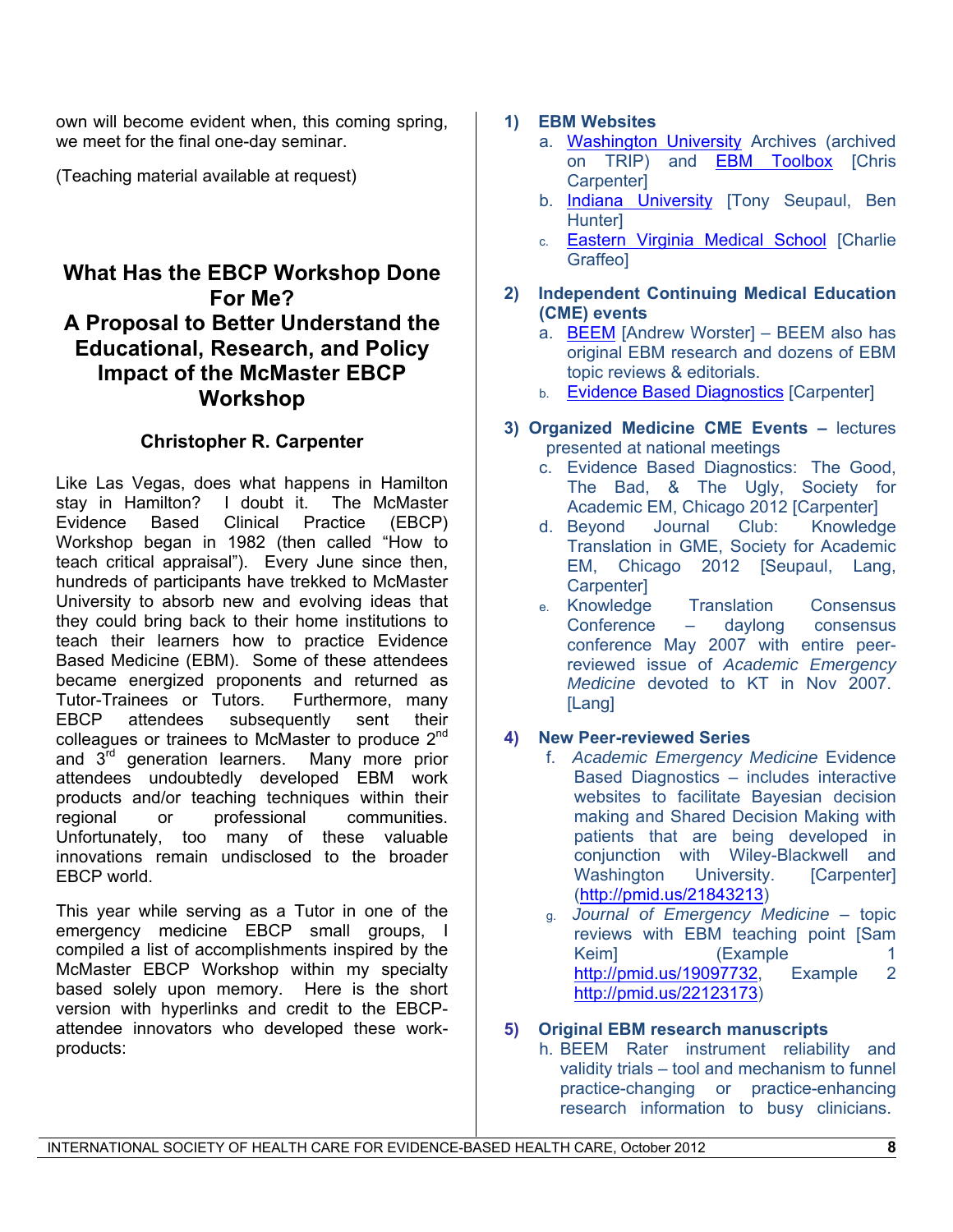[Andrew Worster, Chris Carpenter] (http://pmid.us/22092904)

- i. Incorporating EBM Into Graduate Medical Education [Charles Graffeo, Carpenter] ([http://pmid.us/21199085\)](http://pmid.us/21199085)
- j. Graduate Medical Education and Knowledge Translation – contains a much more illustrative KT pipeline than that presented during one of the large group sessions [Seupaul, Carpenter] ([http://pmid.us/17967963\)](http://pmid.us/17967963)
- k. Compilation of KT Strategies and Nomenclature Across Disciplines [Carpenter] ([http://pmid.us/22203646\)](http://pmid.us/22203646)

### **6) Textbooks**

- l. Evidence Based Emergency Care: Diagnostic Testing & Clinical Decision Rules [Chris Carpenter]
- **EMERGENCY CAR** IAGNOSTIC TESTING<br>LINICAL DECISION R **OND EDITION**
- m. Evidence Based **Emergency** Medicine [Eddy **Langl**

### **7) Textbook chapters**

- n. "Teaching Lifelong Learning Skills: Journal Club and Beyond" in Rob Rogers' Practical Teaching in Emergency Medicine, 2<sup>nd</sup> Edition (2012, in press) [Carpenter]
- **8) Non-peer reviewed series** many physicians do not read the peer-reviewed literature or EBM books so their only exposure to these concepts are through trade journals. Here are a few examples of attempts to reach clinicians through this medium.
	- o. [What is EBM?](http://www.epmonthly.com/the-literature/evidence-based-medicine/examining-the-evidence/) [Worster]
	- p. [What is the Cochrane database?](http://www.epmonthly.com/wellness/profiles/who-is-this-cochrane-guy/) [Worster]
	- q. [Secrets to Healthy Skepticism](http://www.epmonthly.com/archives/features/secrets-to-healthy-skepticism/) [Carpenter]
	- r. [Overcoming the Medical Information](http://www.epmonthly.com/columns/in-my-opinion/information-overload/)  [Overload](http://www.epmonthly.com/columns/in-my-opinion/information-overload/) [Carpenter]
	- s. Topics reviewed using EBM methods
		- i. [Performing & Analyzing LP](http://www.epmonthly.com/the-literature/evidence-based-medicine/perform-an-lp-and-analyze-the-results-to-dx-bacterial-meningitis/) [Seupaul]
		- ii. [Therapeutic Hypothermia](http://www.epmonthly.com/the-literature/evidence-based-medicine/does-therapeutic-hypothermia-benefit-cardiac-arrest-survivors/) [Carpenter]
		- iii. [End Tidal CO2 monitors](http://www.epmonthly.com/the-literature/evidence-based-medicine/should-your-ed-invest-in-end-tidal-carbon-dioxide-detectors-for-procedural-sedation/) [Carpenter]

# **9) Social Media**

- t. Twitter (@ emjclub) [Carpenter]
- u. [Facebook](http://www.facebook.com/emjclub) [Brian Cohn]

Undoubtedly, my attendance at the 2004, 2010, and 2012 McMaster EBCP Workshops changed the trajectory of my career. My official title at Washington University is "Director of Evidence Based Medicine" and I have lectured around the United States and Canada on this topic over the last 5-years. More importantly, I have forged friendships and proliferative professional associations through my EBCP colleagues.

The EBCP faculty would like to learn what innovations you developed following your attendance at prior workshops. We know how busy you are, so we will plan to organize a 5-minute web-based survey to gather this information. If the innovations are as prominent and exciting as expected, we will proceed with three ideas intended to jumpstart the concepts of recognizing past attendees' post-EBCP experiences into learning lessons for current attendees:

- 1) A new large group didactic lecture highlighting these ideas/resources at each year's McMaster EBCP Workshop.
- 2) Annual "poster sessions" during the McMaster EBCP Workshop to encourage current or prior attendees to present workshop-inspired products.
- 3) An online repository to web-based resources that are byproducts of the McMaster EBCP Workshop.

If you have additional ideas about how to identify, organize, or highlight the "fruit" of prior workshops, please contact me at [carpenterc@wusm.wustl.edu.](mailto:carpenterc@wusm.wustl.edu) The link for the survey:

[https://wucrtc.qualtrics.com/SE/?SID=SV\\_7VctbMt](https://wucrtc.qualtrics.com/SE/?SID=SV_7VctbMtZFDAFLqB) **ZFDAFLqB** 

I will plan to send the survey by November 30 and the results will be shared in a subsequent Newsletter of the International Society for Evidence-Based Health Care.

INTERNATIONAL SOCIETY OF HEALTH CARE FOR EVIDENCE-BASED HEALTH CARE, October 2012 **9**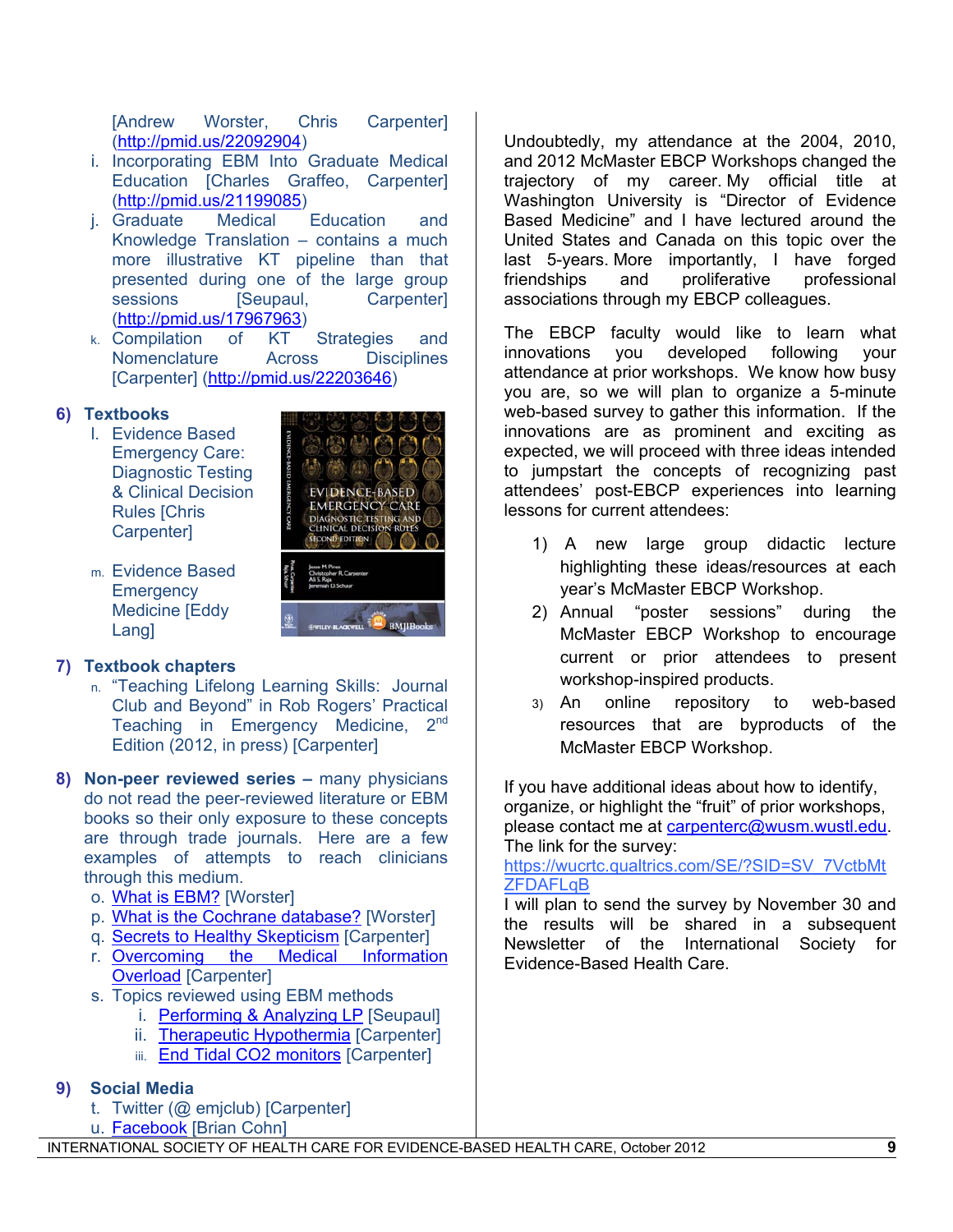# **Rio Workshop Addresses Organizational Use of Evidence**

### **Suzana Alves da Silva Maria Elisa Cabanelas Pazos Peter Wyer**

The Rio Evidence Based Clinical Practice Workshop began in 2006 with the participation of tutors from McMaster University and elsewhere in North America. The teaching model used in the Rio workshop is similar to the model that has been used for years at McMaster, but with an emphasis on the social constructivism of Paulo Freire.<sup>1</sup> From the outset, participants were encouraged to work with their own problems. With this approach it was possible over the last few years to encourage participants to reflect on their own issues more critically, using a systematic approach to identifying priorities and formulating questions before conducting search strategies and critical appraisal of resulting literature.

The Rio workshop has from its inception aimed to address the health system on the organizational and policy level. As noted in Figure 1, many Rio Workshop participants operate primarily in the area of management and within Brazilian health ministries, represented by Health Secretary Offices, Regulatory Agencies and other Public Institutions. It is a common practice in Brazil for health professionals to perform multiple activities such as managerial roles in addition to clinical care. Table 1 illustrates this variety of roles for the 2012 Rio workshop participants, who believed that they could apply knowledge gained in the workshop to different areas (Figure 2).

2012 participants perceived the workshop very helpful in enhancing their understanding of concepts of evidence-based medicine that are essential to the use of scientific information in their professional activities (Table 2).

The Department of Science and Technology of the Brazilian Ministry of Health has incorporated principles taught at the workshop in policy development. These include the use of questions structured in PICO format for therapeutic and diagnostic issues to facilitate health technology

assessment throughout their work teams all over Brazil.<sup>[2](#page-13-1), [3](#page-15-0)</sup>

This accumulated experience over the last 5 years led us to enhance the content of the 2012 Rio workshop to address issues of guidelines and hospital based health technology assessment. We believe that the implementation of evidenceinformed decision making in health care organizations may be enhanced through dissemination of the core concepts of EBCP.

#### **Table 1: 2012 Rio Workshop participants' principal professional roles**

| <b>Professional role</b>      | <b>None</b> | <b>Some</b> | <b>Mostly</b> |
|-------------------------------|-------------|-------------|---------------|
| Individualized care           | 27%         | 36%         | 37%           |
| <b>Health Management</b>      | 18%         | 18%         | 64%           |
| <b>Policy Maker</b>           | 27%         | 23%         | 50%           |
| <b>Educational activities</b> | 9%          | 55%         | 36%           |

**Table 2: 2012 Rio participants' perception on how much the workshop enhanced their knowledge on different topics:** 

| <b>Topic</b>                 | <b>Not</b><br>at<br>all | <b>Very</b><br>little | Little | A lot | <b>Extremely</b> |
|------------------------------|-------------------------|-----------------------|--------|-------|------------------|
| Problem<br>delineation       | 0                       | 0                     | 8%     | 79%   | 13%              |
| Structured<br>questions      | 0                       | 0                     | 10%    | 64%   | 26%              |
| Search<br>strategy           | 0                       | 3%                    | 10%    | 72%   | 15%              |
| Critical<br>appraisal        | 0                       | 0                     | 8%     | 59%   | 33%              |
| Interpretation<br>of results | 0                       | 0                     | 13%    | 64%   | 23%              |
| Applicability                | 0                       | N                     | 8%     | 64%   | 28%              |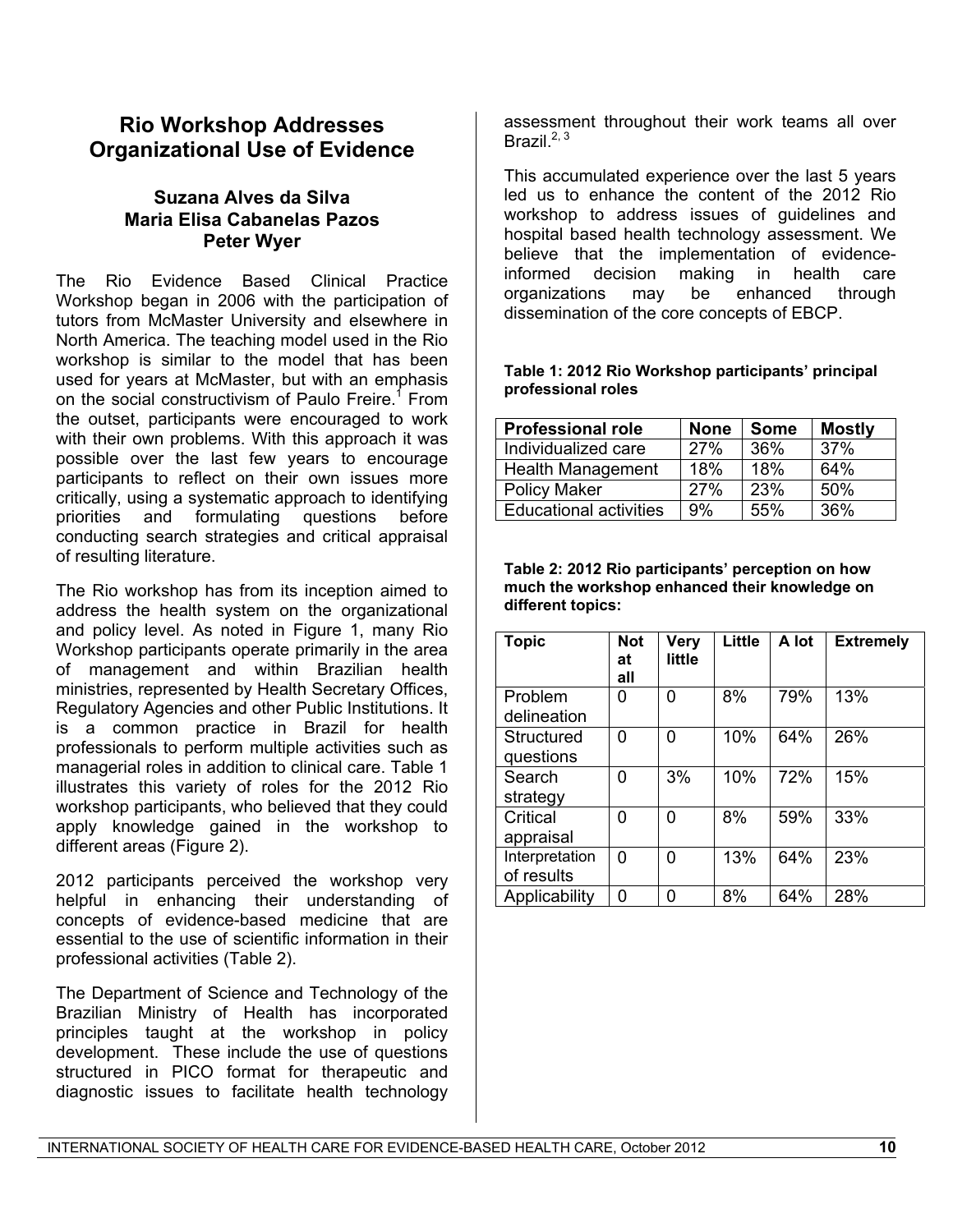#### **Figure 1: Distribution of participating institutions from 2009 to 2012.**



#### **Figure 2: 2012 Rio participants' perceived ability to use knowledge acquired in the workshop to various clinical and administrative tasks.**



#### References

- 1. Freire P. *Education for critical consciousness*. New York: Continuum; 1974.
- 2. Laranjeira FdO, Caetano R, Almeida RTd. Methodological guidelines technical and scientific advice to the ministry of health. 2007
- 3. Laranjeira FdO, Caetano R. Methodological guidelines for developing technical and scientific advice to the ministry of health - 2nd revised and expanded edition. 2009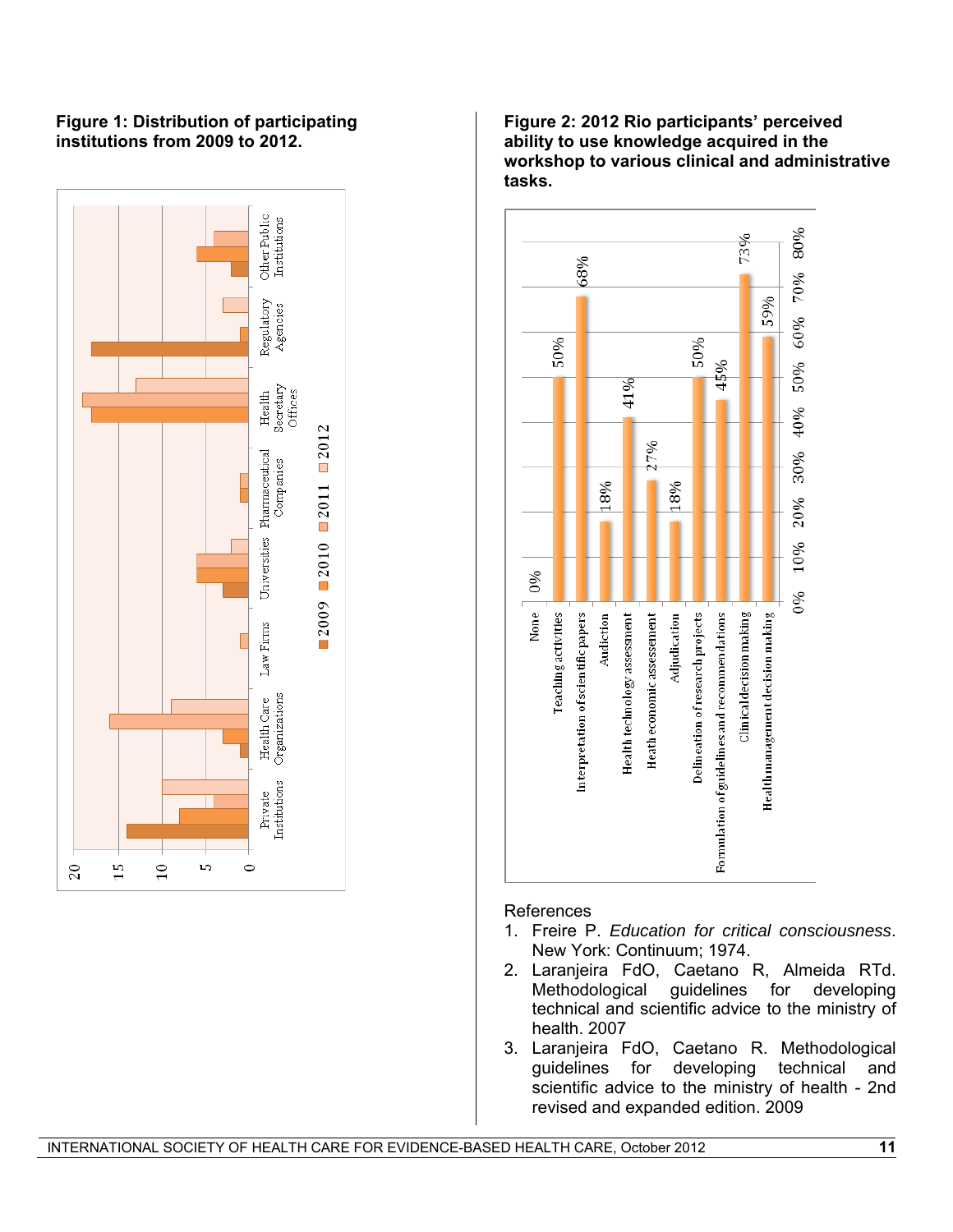# **Crafting and Disseminating Consumer Messages on Sugary Drinks**

## **Lynda Corby**

A strategic initiative for the British Columbia Ministry of Health is to support, through public awareness and education, healthy eating practices that contribute to reducing the incidence of chronic disease. The excessive consumption of sugary drinks by children often replaces intake of healthier drinks and contributes significantly to caloric intake, which in turn may contribute to childhood obesity. Although many factors contribute to obesity, to address the alarming trend of childhood obesity, respected national and international agencies are engaged in trying to reduce the consumption of sugary drinks.

While the relationship between excess energy intake from sugary drinks and adult obesity is less clear, there is evidence linking sugary drinks to chronic disease such as type 2 diabetes, hypertension and coronary heart disease in adults.

Sipping on sugary drinks throughout the day can also harm the teeth, leading to dental caries and dental erosion. Making healthy food choices, limiting sugary drinks and snack foods, using proper flossing and brushing techniques and having regular dental check-ups are important preventive measures to support dental and general health.

To support the development of consistent core/common messages focused on reduction of sugary drinks among teens and adults, the BC Ministry of Health collaborated with Dietitians of Canada.

#### **Project Objectives**

To develop a series of evidence-based, common/core motivational messages regarding sugar-sweetened beverages that:

 Support parents and teenagers in understanding that reduction of sugary drinks is important for their own health and that of other family members

- Inspire parents and teenagers to make positive changes in their choice of beverages for themselves and their families in settings that include the home, school, recreation facilities and eating out (including the work place)
- Were written in plain language appropriate for a range of socio-economic and educational backgrounds. Messages were to be short and focused, practical, inspirational, action-oriented, do-able and within the control of the target group
- Were focus tested for comprehension and likelihood of the message to motivate / inspire action

An Advisory Committee consisting of representatives from the BC Ministry of Health, Dietitians of Canada, The BC Pediatric Society, a policy/education consultant, and Health Canada was established to guide and provide feedback during the message development process.

Two focus groups of dietitian practitioners were recruited from the greater Vancouver area to validate the messages from an evidence perspective and for their practicality for use in education programs. Participants for 4 Englishspeaking consumer focus groups – 2 parent groups with at least one teenage child, and 2 teenage groups (age 14-17 years) - were also recruited to test the validated messages.

A series of consumer fact sheets was developed based on the feedback from the focus groups. To facilitate wide dissemination of the key messages and to enable health intermediaries to customize the fact sheets for different audiences – parents, teens, adults and seniors – a Fact Sheet Generator web-based tool [http://bcfsg.dietitians.ca](http://bcfsg.dietitians.ca/) was created in collaboration with Dietitians of Canada. Data from users of the Fact Sheet Generator indicate high ratings of satisfaction on the key messages (97% very satisfied), the photographic images (98% very satisfied) and on the FSG overall as a tool (93% very satisfied).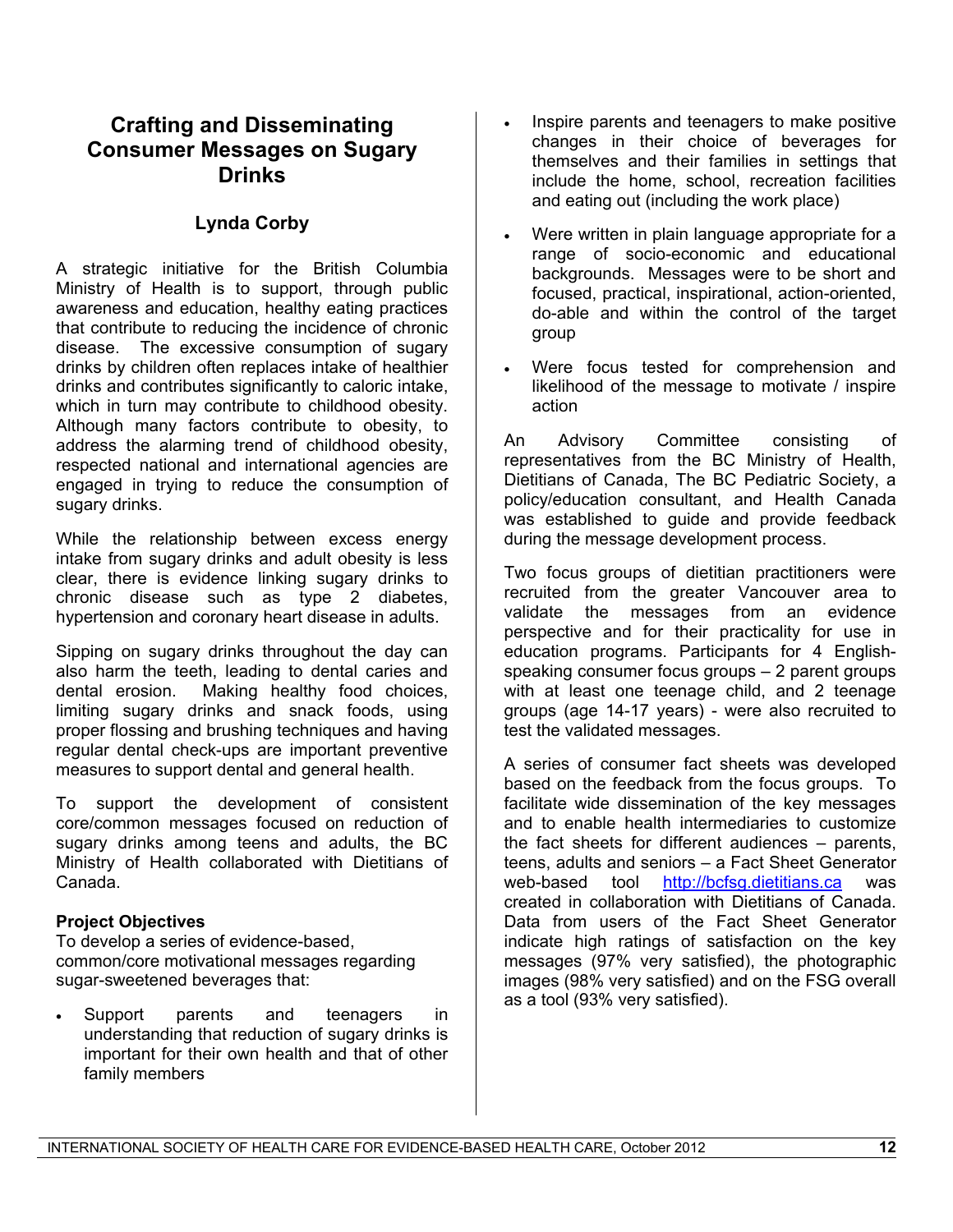# **EBM Teaching Tip: Explaining Type 1 and Type 2 Errors**

### **Juan Pablo Domecq Garces Gabriella Prutsky M. Hassan Murad**

EBM learners need to understand the concepts of type 1 and type 2 errors to better realize the limitations of evidence and interpret biomedical research findings. Standard definitions are provided in statistics textbooks<sup>1</sup> and are included in Box. Nevertheless, many alternative and more simplified definitions exist and are used to teach learners who don't deal with these concepts frequently. Type 1 and 2 errors have been called "failing to believe the truth" and "believing a falsehood"; respectively. They have also been called "false positive" and "false negative"; among other names.

### **Type I error**:

- The probability of rejecting a true null hypothesis.
- $\bullet$  Usually denoted by the Greek letter α (alpha).
- Equals the predetermined acceptance level of significance of a test.

### **Type II error**

- The probability of rejecting a true alternative hypothesis.
- Usually denoted by the Greek letter β (beta).
- Relates to the power of a study  $(1 \beta)$

In this article, we present another approach that we find more simple, practical and intuitive. As described in Figure 1 and 2, the two errors are explained using the analogy of a near-sighted (myopic) person trying to look at 2 stars in the sky.

It is easier to start by explaining type 2 error first. In Figure 1; the two stars are in fact different; however, for a near-sighted person, they both look the same and he is unable to discriminate between them (type 2 error). In Figure 2; the two stars are in fact identical; however, the person has a stained lens that makes him think one of the stars is different from the other (Type 1 error). One can take this analogy further and explain the concept of power. A "higher power" prescription of the lenses

may simulate an increased ability to detect a true difference; or increased power.

We believe the knowledge of these concepts has important clinical implications to those applying EBM to their practice. It is important that they know studies on occasions can demonstrate erroneous findings. Multiple testing and fishing expeditions for significance is an example of type 1 error. On the other hand, small and underpowered studies may miss a true signal (type 2 error) and their results should not be interpreted as if a signal did not exist.

References:

- 1. Murad MH, Shi, Q. Basic concepts in biostatistics. In: Varkey P. Mayo Clinic Preventive Medicine and Public Health Board Review. Oxford University Press; 2010. P 3- 12.
- 2. Shermer M. The Skeptic Encyclopedia of Pseudoscience 2nd volume; 2002. p. 455.

**Figure 1** 





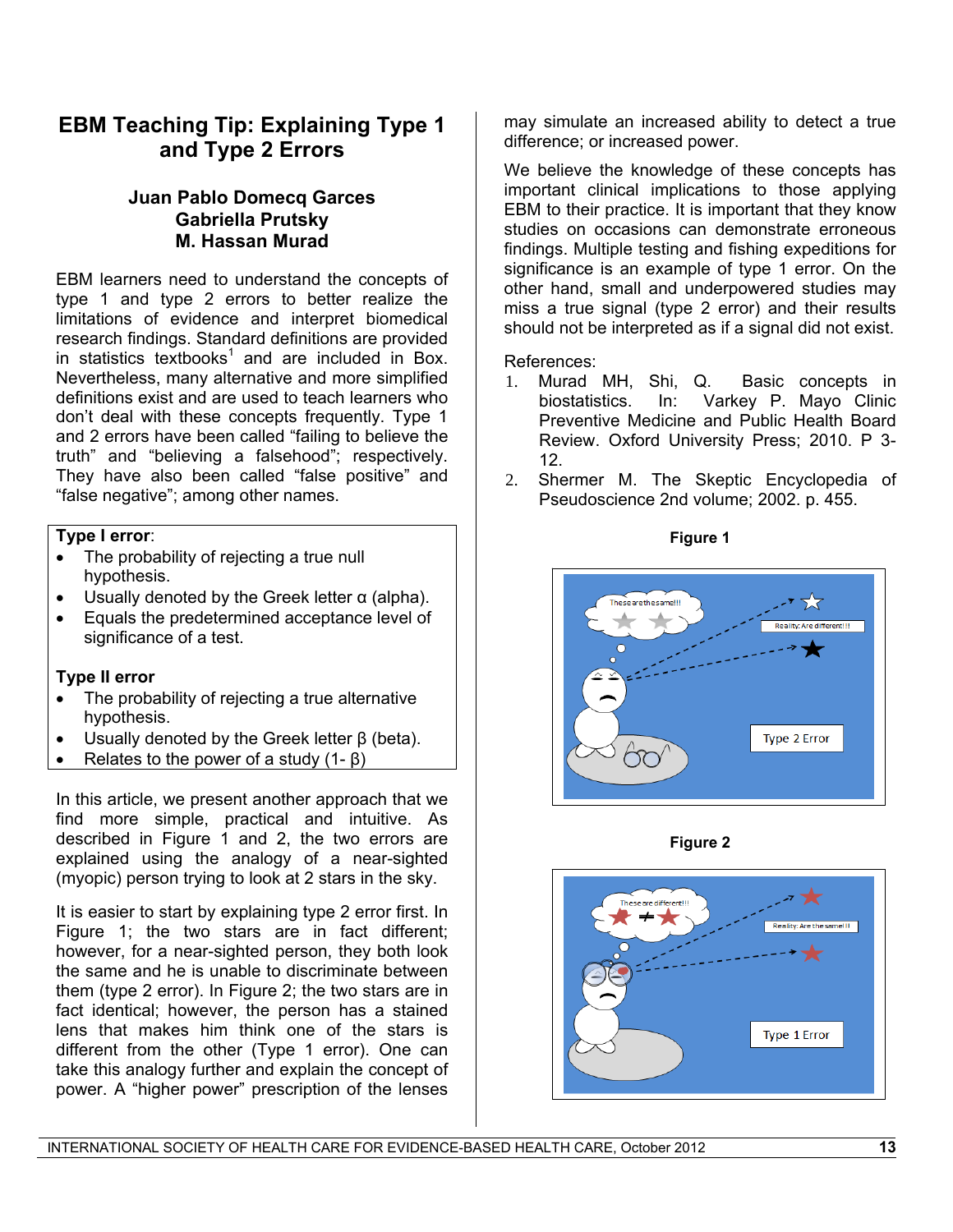# **Editorial Dissent**

### **Gordon Guyatt**

Garces and colleagues offer an imaginative, amusing, and engaging approach for anyone misguided enough to try and teach type 1 and type 2 errors to clinical learners.

Yes, I believe it is misguided to introduce these concepts, and I personally never do so. Rather, I suggest clinician users of the medical literature ask the question: was the study big enough? They can answer this question by determining whether the confidence interval crosses the threshold between an effect large enough to warrant administering an intervention and an effect too small to warrant administering an intervention.

The confidence interval approach to precision and the uncertainties generated by insufficient sample size are presented in a chapter in the Users' Guide to the Medical Literature<sup>[1](#page-13-0)</sup>. A more sophisticated discussion that puts the approach in the context of GRADE has appeared recently in the Journal of Clinical Epidemiology.[2](#page-13-1)

Can anyone make good use of Garces and colleagues compelling way of presenting type 1 and type 2 error? Most certainly - students learning how to do research, and in particular those planning clinical trials. For clinicians using the literature to guide clinical practice, the alternative focusing on confidence intervals is far more relevant and informative.

- <span id="page-13-0"></span>1. Guyatt G, Walter SD, Cook D, Wyer P, Jaeschke R. Confidence Intervals. In: Guyatt G, Rennie D, Meade M, Cook D, editors. *The Users' Guides to the Medical Literature: A Manual for Evidence-Based Clinical Practice.* 2nd ed. New York, New York: McGraw-Hill, 2008.
- <span id="page-13-1"></span>2. Guyatt GH, Oxman AD, Kunz R, Brozek J, Alonso-Coello P, Rind D, et al. GRADE guidelines 6. Rating the quality of evidence- imprecision. *J Clin Epidemiol* 2011;64(12):1283-93.

# **A Proposed Guidance for Handling Trial Participants with Missing Data in Meta-Analyses of Dichotomous Outcomes**

### **Elie A. Akl Gordon H. Guyatt**

**Background:** Systematic reviewers including all randomized participants in their meta-analyses need to make assumptions about the outcomes of those with missing data. They also need to address the extent to which missing data increases the risk of bias.

**Objectives:** To provide systematic review authors with guidance on dealing with participants with missing data for dichotomous outcomes.

**Methods:** We conducted a systematic survey of the methodological literature regarding "intention to treat" analysis. We also used an iterative process of suggesting guidance and obtaining feedback to arrive at a proposed approach.

**Results:** We consider here participants excluded from the trial analysis for "non-adherence" but for whom data are available, and participants with missing data (Figure 1). Non-adherent participants excluded from the trial analysis but for whom data are available should in most instances be included in the meta-analysis, and in the arm to which they were randomized. For participants with missing data, systematic reviewers can use a range of plausible assumptions in the intervention and control arms (Figure 2). Extreme assumptions include the worst case scenario. Less extreme assumptions may draw on the incidence rates within the trial (e.g., same incidence in the trial control arm) or in all trials included in the metaanalysis (e.g., highest incidence among control arms of all included trials). The primary metaanalysis may use either a complete case analysis or a plausible assumption. Sensitivity metaanalyses to test the robustness of the primary meta-analysis results should include extreme plausible assumptions (Figure 2). When the metaanalysis results are robust to extreme plausible assumptions, inferences are strengthened. Vulnerability to extreme plausible assumptions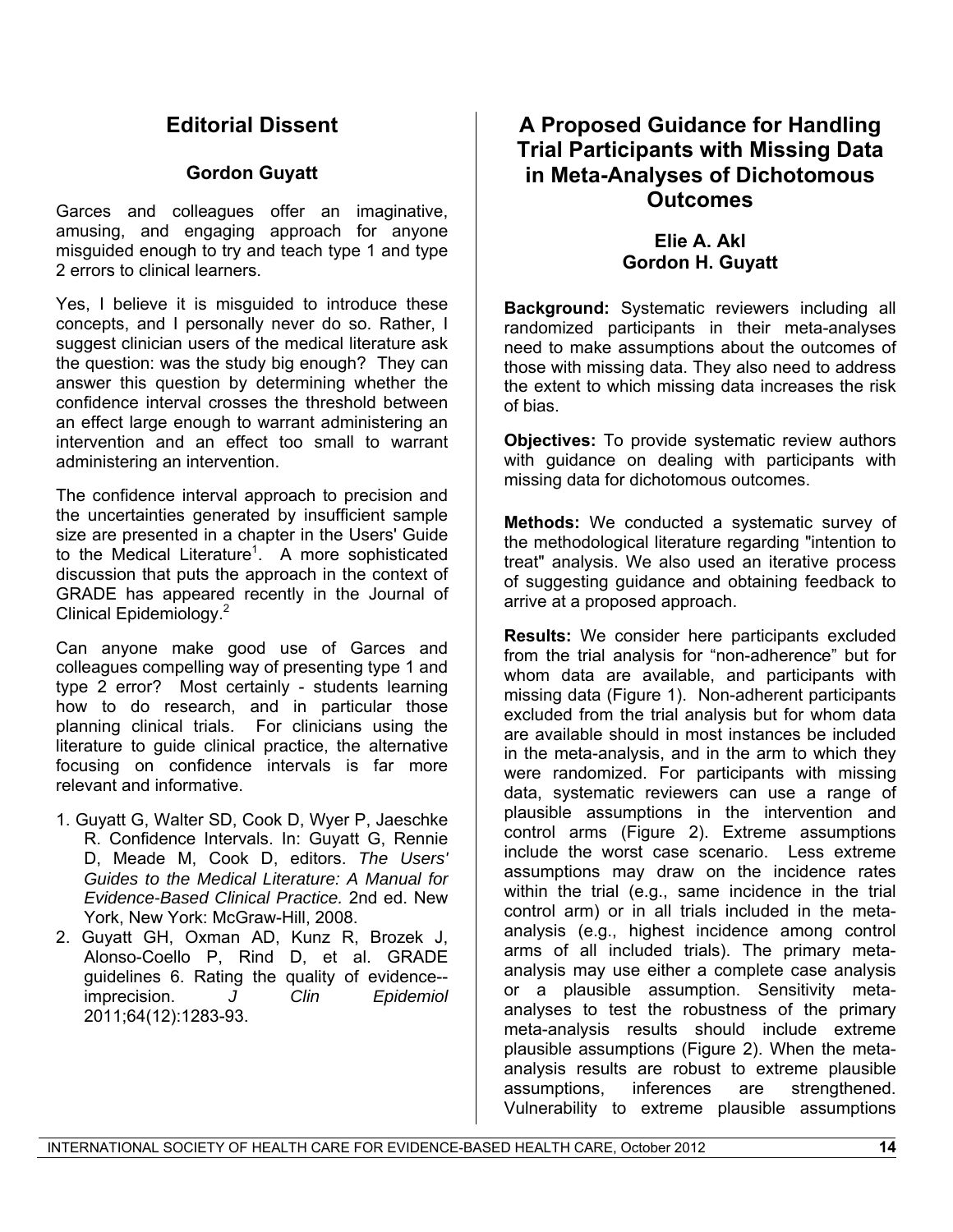suggests rating down confidence in estimates of effect for risk of bias.

**Conclusions:** Currently there is no guidance for systematic reviewers to judge extent of risk of bias due to missing data. Our proposed approach consists of an initial complete case analysis followed by sensitivity analyses using progressively more stringent assumptions to evaluate confidence in estimates of effect. Our team is working on a 3 year research project to evaluate this and other approaches in order to suggest a formal guidance for the Cochrane Collaboration to adopt for its handbook.

# **SOURCE Evidence-based Surgery Program update**

### **Sylvie Cornacchi Achilleas Thoma**

The Surgical Outcomes Research Centre's (SOURCE, Department of Surgery, McMaster University) Evidence-based Surgery (EBS) Working Group continues to develop its "Users' guides to the surgical literature" article series that is being published in the Canadian Journal of Surgery (CJS). Each article is prefaced with a surgical scenario, and the series is intended to educate surgeons and residents on how to find, assess and incorporate evidence from the surgical literature into their practices. Currently 15 articles have been published in CJS (visit [www.cma.ca/cjs](http://www.cma.ca/cjs) to obtain your free article copy).

List of new published articles in the last year:

- 1. Thoma A, Cornacchi SD, Farrokhyar F, Bhandari M, Goldsmith CH. Users' guide to the surgical literature: How to assess a survey in surgery. Can J Surg 2011; 54(6): 394-402.
- 2. Cadeddu M, Farrokhyar F, Levis C, Cornacchi SD, Haines T, Thoma A. Users' guide to the surgical literature: Understanding confidence intervals. Can J Surg 2012; 55(3):207-11.

List of articles currently in preparation:

1. Coroneos CJ, Voineskos SH, Cornacchi SD, Goldsmith CH, Ignacy TA, Thoma A. Users' guide to the surgical literature: How to evaluate clinical practice guidelines.

### Hamilton Workshops for McMaster Faculty

SOURCE has also developed an interactive EBS Workshop based on the article series. The workshop consists of small group tutorials lead by trained surgeon tutors on the various topics covered in the EBS articles (tutors: Dr. Achilleas Thoma, Dr. Charlie Goldsmith, Dr. Forough Farrokhyar, Dr. Luis Braga, Dr. Michelle Ghert, Dr. Mohit Bhandari). The group held EBS workshops for the Faculty in the Department of Surgery McMaster University on the topics of economic analysis (Nov 2006), randomized controlled trials in surgery (May 2007), health-related quality of life (Jan 2008), systematic reviews and meta-analyses (Feb 2009), power and sample size (Feb 2010), decision analysis (Feb 2011), and randomized controlled trials in surgery (Feb 2012). We are planning another workshop on February 13, 2013 on the topic of surveys in surgery.

#### EBS Workshop for Practicing Surgeons and Residents

In May 2012, SOURCE held an EBS workshop for surgeons and residents of all specialties at King Faisal Hospital & Research Centre in Jeddah, Saudi Arabia. Drs. Thoma, Goldsmith, Braga and Farrokhyar travelled to Jeddah to tutor the 3-day intensive workshop which covered 6 articles, each tackling a particular topic in research methodology. Forty-two residents and faculty attended this successful event.

For more information about SOURCE and the EBS program, visit our website at www.fhs.mcmaster.ca/source/ or contact Manraj Kaur at 905-522-1155 ext. 35874 or Sylvie Cornacchi at [cornacs@mcmaster.ca](mailto:cornacs@mcmaster.ca).

Special thanks to Dr. Charlie Goldsmith, Dr. Roman Jaeschke and Dr. Gordon Guyatt for lending their editorial expertise to our series articles. Our appreciation also goes to Dr. Deborah Cook for her kind encouragement.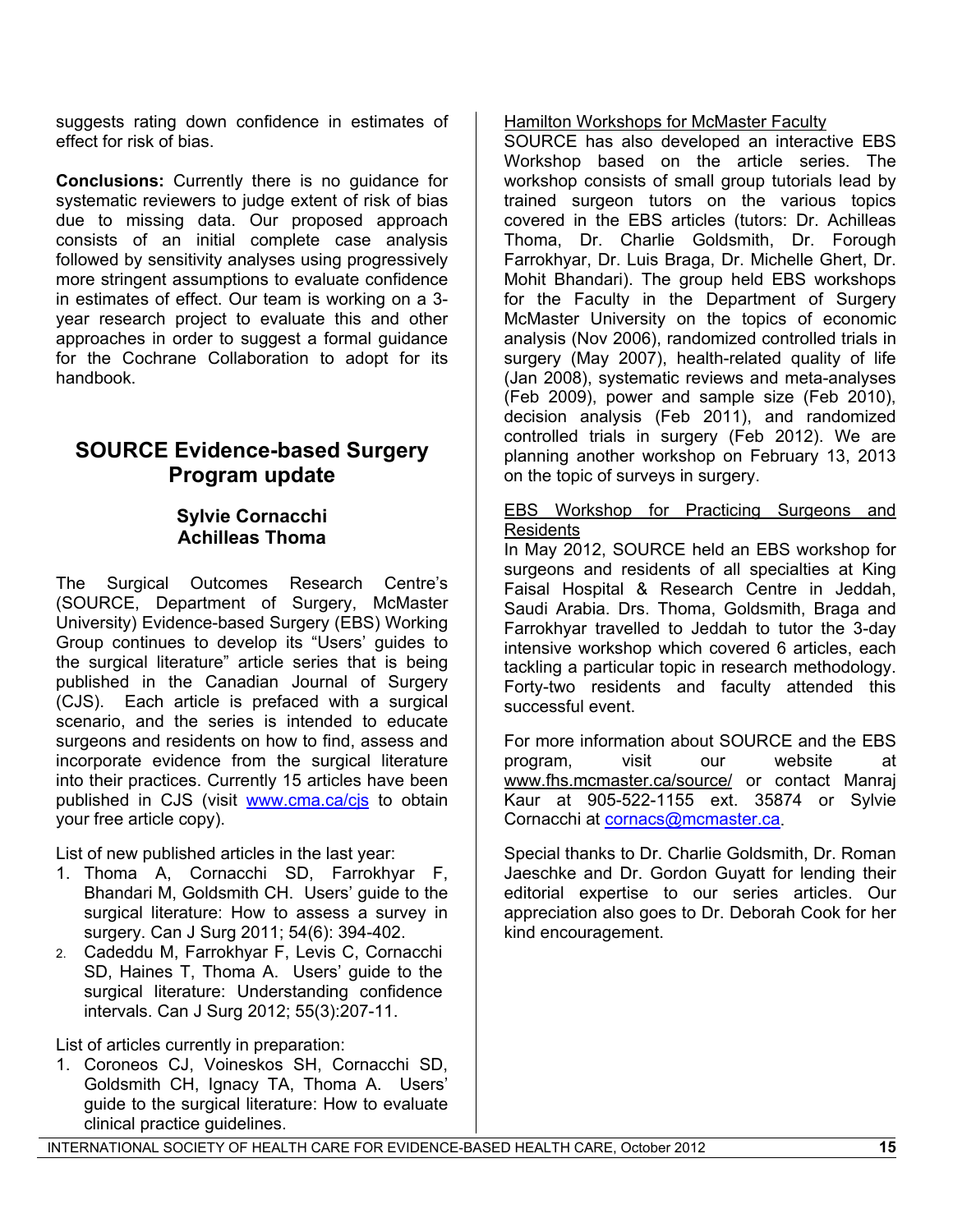# **A Clinical Practice Guideline for the Care of Septic Patients in Resourcelimited Settings.**

### **Jason P. Fedwick Eddy S. Lang**

Sepsis is a leading cause of death worldwide, in the United States alone, approximately 750 000 cases of sepsis are diagnosed each year and severe cases carry up to a 50% mortality rate. Although not well studied, the largest burden of sepsis likely occurs in the developing world. Over 80% of the world's population lives in low to middle income countries and studies from these areas report mortality rates from severe sepsis in excess of 80%.

Encouragingly, early goal directed therapy (EGDT), the prompt administration of antibiotics, fluids, vasoactive medications and blood products to meet specific physiologic goals, decreases sepsis mortality. The Surviving Sepsis Campaign released clinical practice guidelines in 2004 and 2008 and compliance with their recommendations has demonstrated improved outcomes<sup>[1](#page-13-0)</sup>. However, it remains unclear which specific components of early goal directed therapy are responsible for the decrease in mortality.

Complicating matters further, the benefits of EGDT and the feasibility of EGDT implementation has been called into question. Less than 2% of surveyed anesthetists working in Africa would be able to implement these sepsis guidelines in their entirety and a significant proportion lacked consistent access to intravenous fluids, broad spectrum antibiotics, oxygen and monitoring equipment<sup>[2](#page-13-1)</sup>.

<span id="page-15-0"></span>Sepsis guidelines that are relevant and feasible for patients in poorer regions of the world are needed. To this end, the International Federation of Emergency Medicine in collaboration with Guidelines International Network plans to develop clinical practice guidelines for the care of septic patients in resource-limited settings (further information on these organizations can be found at www.ifem.cc and [www.g-i-n.net](http://www.g-i-n.net/)).

The Guidelines International Network has set rigorous standards for high-quality guideline development that are feasible for modestly funded groups to follow<sup>[3](#page-15-0)</sup>. Members from the International Federation of Emergency Medicine will use these standards to appraise existing guidelines and adapt them for use in resource-limited settings. In addition, this collaboration will draw upon the international ADAPTE Collaboration's systematic approach to adapt guidelines produced in one setting for use in a different context (www.adapte.org) as well as the AGREE II instrument to evaluate existing guidelines (www.agreetrust.org).

Clinical practice guidelines can be used to track quality metrics such as compliance with recommendations, time to diagnosis, timing and adequacy of first fluid bolus and antibiotic initiation and to evaluate changes to mortality and morbidity. This initiative will generate contextually appropriate practice guidelines that will meet local needs with specific consideration of minimal resource requirements.

- 1 Dellinger, R. P. *et al.* Surviving Sepsis Campaign: international guidelines for management of severe sepsis and septic shock: 2008. *Critical care medicine* 36, 296- 327, doi:10.1097/01.CCM.0000298158.12101.41 (2008).
- 2 Baelani, I. *et al.* Availability of critical care resources to treat patients with severe sepsis or septic shock in Africa: a self-reported, continent-wide survey of anaesthesia providers. *Crit Care* 15, R10, doi:10.1186/cc9410 (2011).
- 3 Qaseem, A. *et al.* Guidelines International Network: toward international standards for clinical practice guidelines. *Annals of internal medicine* 156, 525-531, doi:10.1059/0003- 4819-156-7-201204030-00009 (2012).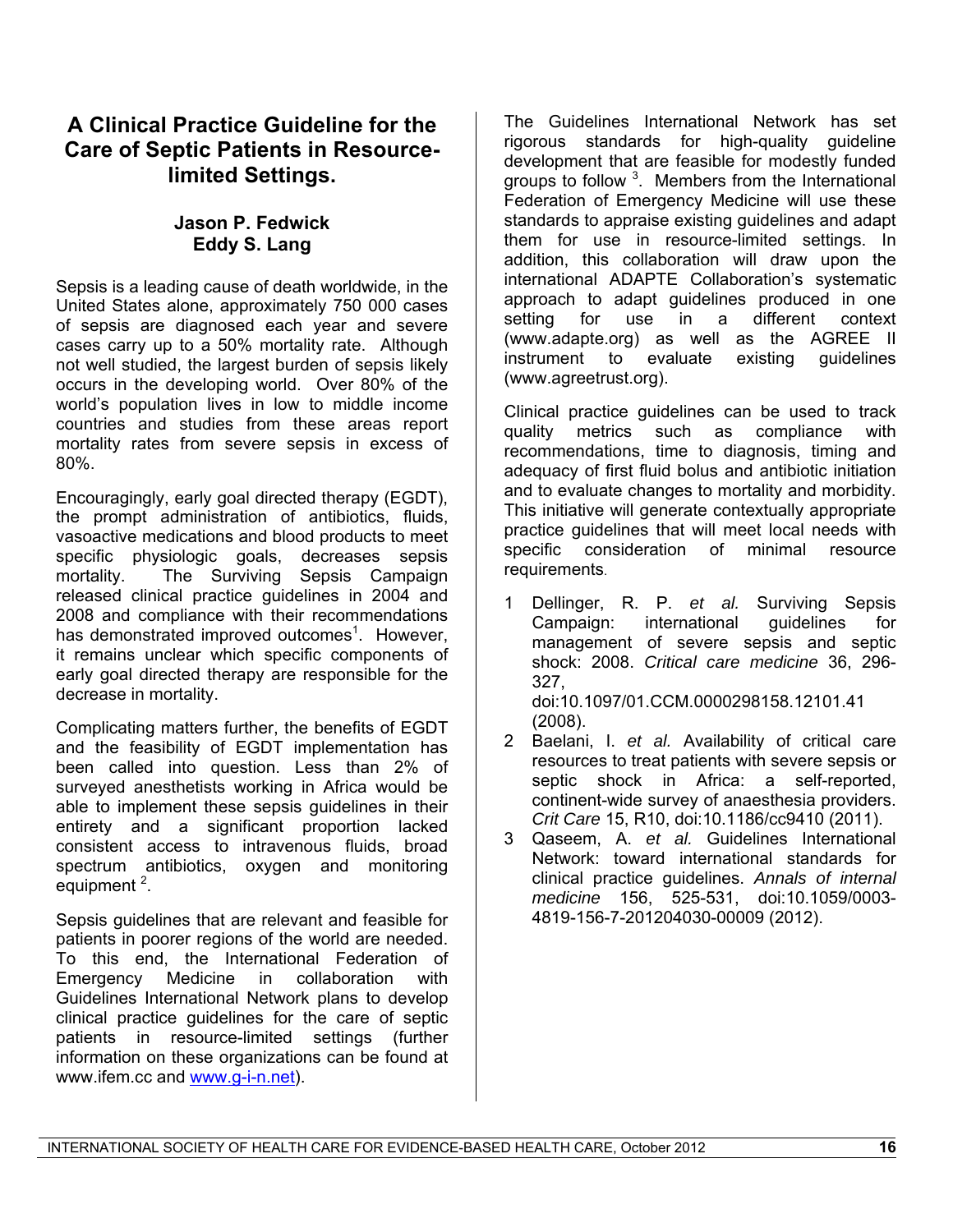# **RAPADAPTE: A Rapid Guideline Adaptation Method for Clinical Guideline Development**

### **Mario Tristάn Anggie Ramirez Brian S. Alper**

Policymakers and guideline developers need strategies to develop comprehensive reliable guidelines with limited resources. A specific need in Costa Rica stimulated creation of a rapid variation of the ADAPTE method and was found to produce a comprehensive, current, evidence-based guideline in less than six months.

In response to increasing incidence and mortality of breast cancer during the last ten years in Costa Rica, government authorities urgently requested the development of a national clinical practice guideline for the treatment of breast cancer in July 2010, and specified an expectation for completion within six months.

The approach to guideline development in use by the public health care service provider (CCSS) was to adapt previously published guidelines (the ADAPTE process) and classify evidence and recommendations using the GRADE system (Chacon, H. CCSS DDSS –AAIP 472-2010). The ADAPTE process allows reduction of overall effort compared to creating a clinical practice guideline without considering other guidelines, but was not achievable in the six-month timeframe.

To meet this challenge a group of four professionals and two assistants modified the ADAPTE approach in three ways:

- 1. Instead of appraising a large number of guidelines to identify the optimal guidelines to adapt, a small number of candidate guidelines were considered until key guidelines were found which provided an adequate set for quality and scope. Guidelines that were selected included the defined clinical questions and had a score equal to or higher than 80% (per domain) on the Appraisal of Guidelines for Research and Evaluation (AGREE ll) instrument.
- 2. Instead of conducting comprehensive evidence

searches for each clinical question, high-quality evidence databases were used that have previously conducted systematic evidence searches and critical appraisals. The databases used for this guideline were DynaMed (EBSCO Publishing) and EBM Guidelines (Finnish Medical Society Duodecim). Additional evidence searching was done when the collection of evidence and guidelines used were inadequate or inconsistent for addressing the clinical questions.

3. Stakeholder review was expedited by providing evidence-supported recommendations (with direct summarization of underlying evidence) and using the Rand/UCLA appropriateness method (Brook R, 1995. RAND Corporation, USA) for the validation of the expert panel recommendations. The first two consultations were made by electronic media, with the participation of 64 professionals from eight different disciplines (oncology, surgery, radiotherapy, primary care medicine, nursing, psychology, and nutrition)

The resulting clinical practice guideline was organized around nine clinical questions and including 90 recommendations. In addition to the main version for health care professional, a pocket version and a patients' version were created.

The guideline produced was rated highly on measures of comprehensiveness, currency, acceptance, and efficiency. Upon presentation to the community of guideline developers at the Guidelines International Network (G-I-N), there was a substantial demand for summarizing the RAPADAPTE (Rapid Guideline Adaptation) methodology derived from this experience in an English publication for others to validate its use in other settings. We hope to publish this methodology soon.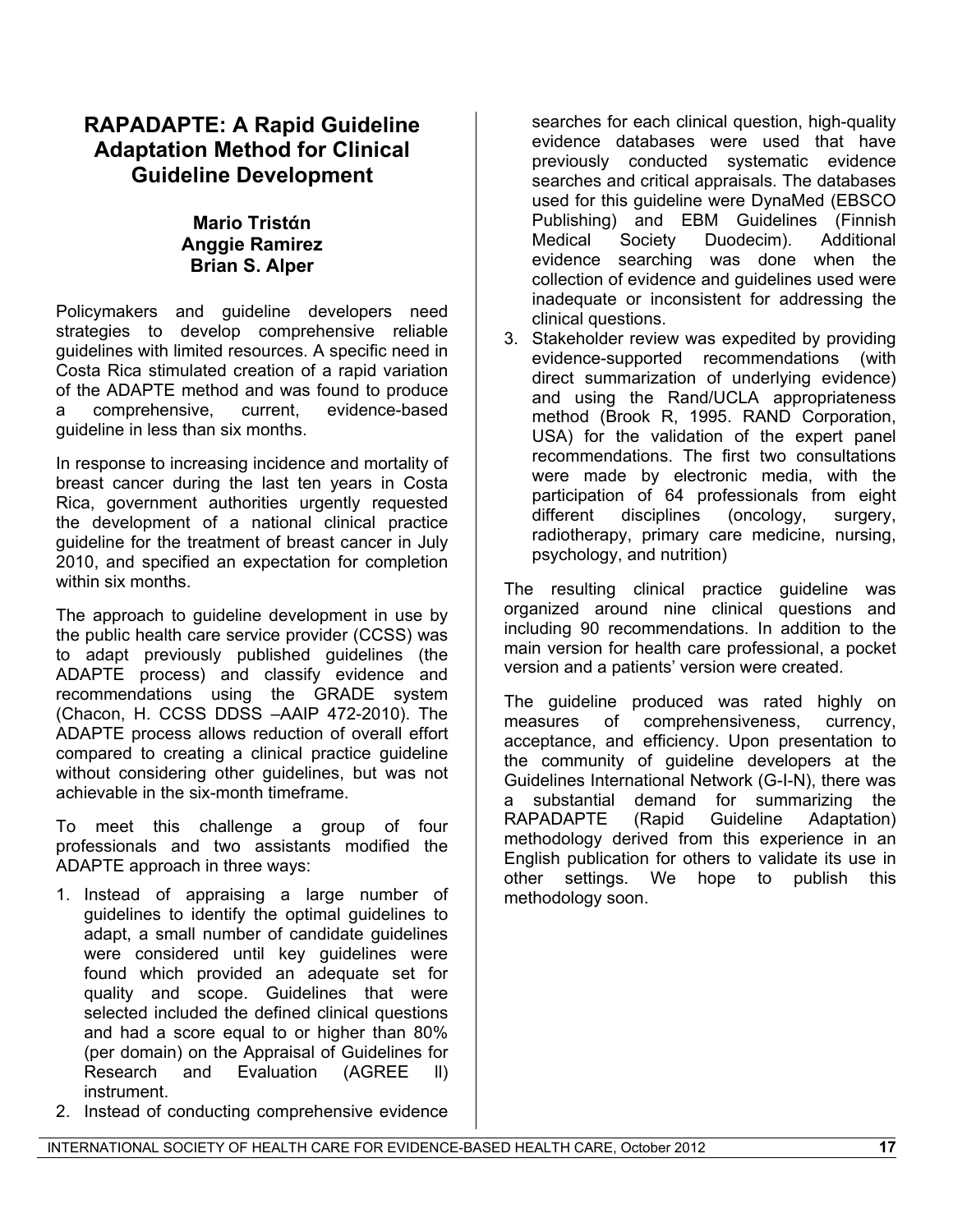#### developed using a stakeholder-driven process as opposed to a researcher-driven process. Contents

access to the ever-growing body of evidence related directly and indirectly to healthcare renewal. Health Systems Evidence is the world's most comprehensive, free access point for high-quality evidence on health systems, and the addition of the portal enhances its value to policymakers, stakeholders and researchers throughout the world. Together, the two resources contain nearly 5,000 documents.

The EIHR portal, managed by a collaboration between the [McMaster Health Forum](http://www.mcmasterhealthforum.org/) and the [Canadian Institutes of Health Research](http://www.cihr-irsc.gc.ca/e/193.html), was

access to context-sensitive, policy-relevant documents to supplement global, synthesized research evidence on how to strengthen or reform health systems, or how to get cost-effective programs, services and drugs to those who need them. Documents in the portal are coded to allow users to easily identify other related information in Health Systems Evidence, creating a single point of

(EIHR) Portal is a continuously updated repository of policy-relevant documents including jurisdictional<br>reviews. stakeholder position papers, and stakeholder position papers, and intergovernmental communiqués, and provides 'one-stop-shopping' for the many types of documents that can support healthcare renewal. The portal's integration with Health Systems

Evidence recognizes the importance of having

Evidence [website](http://www.healthsystemsevidence.org/) is providing easier, faster access for health system policymakers and stakeholders to find policy-related information focused on healthcare renewal in Canada. Canada's Evidence-Informed Healthcare Renewal

**Canada's Evidence-Informed Healthcare Renewal (EIHR) Portal** 

**Sue Johnston** 

A new portal added to the Health Systems

of the portal are updated regularly with new documents provided by 18 members of the [EIHR](http://www.cihr-irsc.gc.ca/e/44928.html)  [Roundtable](http://www.cihr-irsc.gc.ca/e/44928.html), a group formed last fall that includes ministries of health, research funding agencies, professional associations and other organizations from across Canada involved in healthcare renewal.

The portal allows users to search either broadly or for specific types of information based on priority areas or type of document. Search parameters in the portal can also be combined with topics, search terms and limits provided in Health Systems Evidence. A video tutorial and several documents about the portal are available on the website to help users navigate its functionality. The portal is available in both English and French.

The establishment of the EIHR portal for Canada reflects a growing interest in many countries, particularly low- and middle-income ones, to establish 'clearinghouses' for context-sensitive, policy-relevant documents.

John Lavis, director of the McMaster Health Forum who led efforts to establish both Health Systems Evidence and the EIHR portal, is using his experience to support other countries in efforts to establish their own portals containing relevant research evidence and policy-related documents.

Through the **[Evidence-Informed Policy Network](http://www.evipnet.org/)** (EVIPNet), which operates through the World Health Organization, a small network of teams from countries such as Cameroon, Ethiopia, Malawi and Uganda is receiving guidance through workshops and other activities to learn how to best establish portals that will aid in health systems decisionmaking in those countries.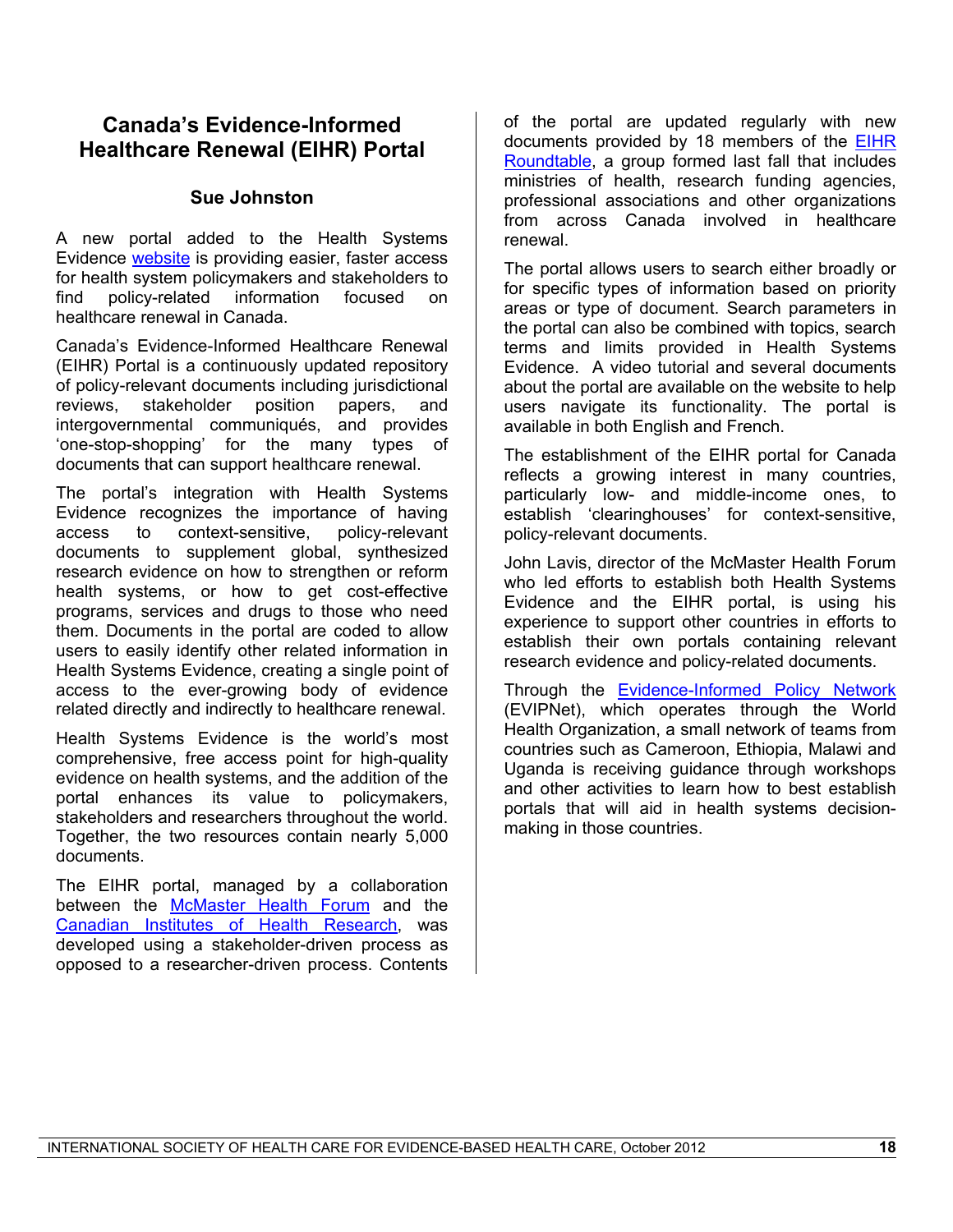# **GUEST CONTRIBUTORS**

**Elie A. Akl [ea32@aub.edu.lb](mailto:ea32@aub.edu.lb)**

**Brian S. Alper [balper@ebscohost.com](mailto:balper@ebscohost.com)**

**Suzana Alves da Silva [suzanaalvessilva@gmail.com](mailto:suzanaalvessilva@gmail.com)**

**Linn Brandt [brandtlinn@gmail.com](mailto:brandtlinn@gmail.com)**

**Jason Busse [j.busse@rogers.com](mailto:j.busse@rogers.com)**

**Christopher Carpenter [carpenterc@wusm.wustl.edu](mailto:carpenterc@wusm.wustl.edu)**

**Lynda Corby [Lynda.corby@shaw.ca](mailto:Lynda.corby@shaw.ca)**

**Sylvie Cornacchi [cornacs@mcmaster.ca](mailto:cornacs@mcmaster.ca)**

**Juan Pablo Domecq Garces [Domecqgarces.juanpablo@mayo.edu](mailto:Domecqgarces.juanpablo@mayo.edu)**

**Jason P. Fedwick [jfedwick@hotmail.com](mailto:jfedwick@hotmail.com)**

**Paul Glasziou [pglaszio@bond.edu.au](mailto:pglaszio@bond.edu.au)**

**Gordon Guyatt [guyatt@mcmaster.ca](mailto:guyatt@mcmaster.ca)** **Sue Johnston [sjohnst@mcmaster.ca](mailto:sjohnst@mcmaster.ca)**

**Eddy S. Lang [eddy.Lang@albertahealthservices.ca](mailto:eddy.Lang@albertahealthservices.ca)**

**M. Hassan Murad [Murad.mohammad@mayo.edu](mailto:Murad.mohammad@mayo.edu)**

**Maria Elisa Cubanelas Pazos [mecpazos@hotmail.com](mailto:mecpazos@hotmail.com)**

**Kameshwar Prasad [drkameshwarprasad@gmail.com](mailto:drkameshwarprasad@gmail.com)**

**Gabriella J. Prutsky Lopez [Prutskylopez.gabriela@mayo.edu](mailto:Prutskylopez.gabriela@mayo.edu)**

**Anggie Ramirez, [aramirez@ihcai.org](mailto:aramirez@ihcai.org)**

**Ingvil Saeterdal [ims@kunnskapssenteret.no](mailto:ims@kunnskapssenteret.no)**

**Achilleas Thoma [athoma@mcmaster.ca](mailto:athoma@mcmaster.ca)**

**Mario Tristάn, [mtristan@ihcai.org](mailto:mtristan@ihcai.org)**

**Per Olav Vandvik [Per.vandvik@gmail.com](mailto:Per.vandvik@gmail.com)**

**Peter Wyer [pwyer@worldnet.att.net](mailto:pwyer@worldnet.att.net)**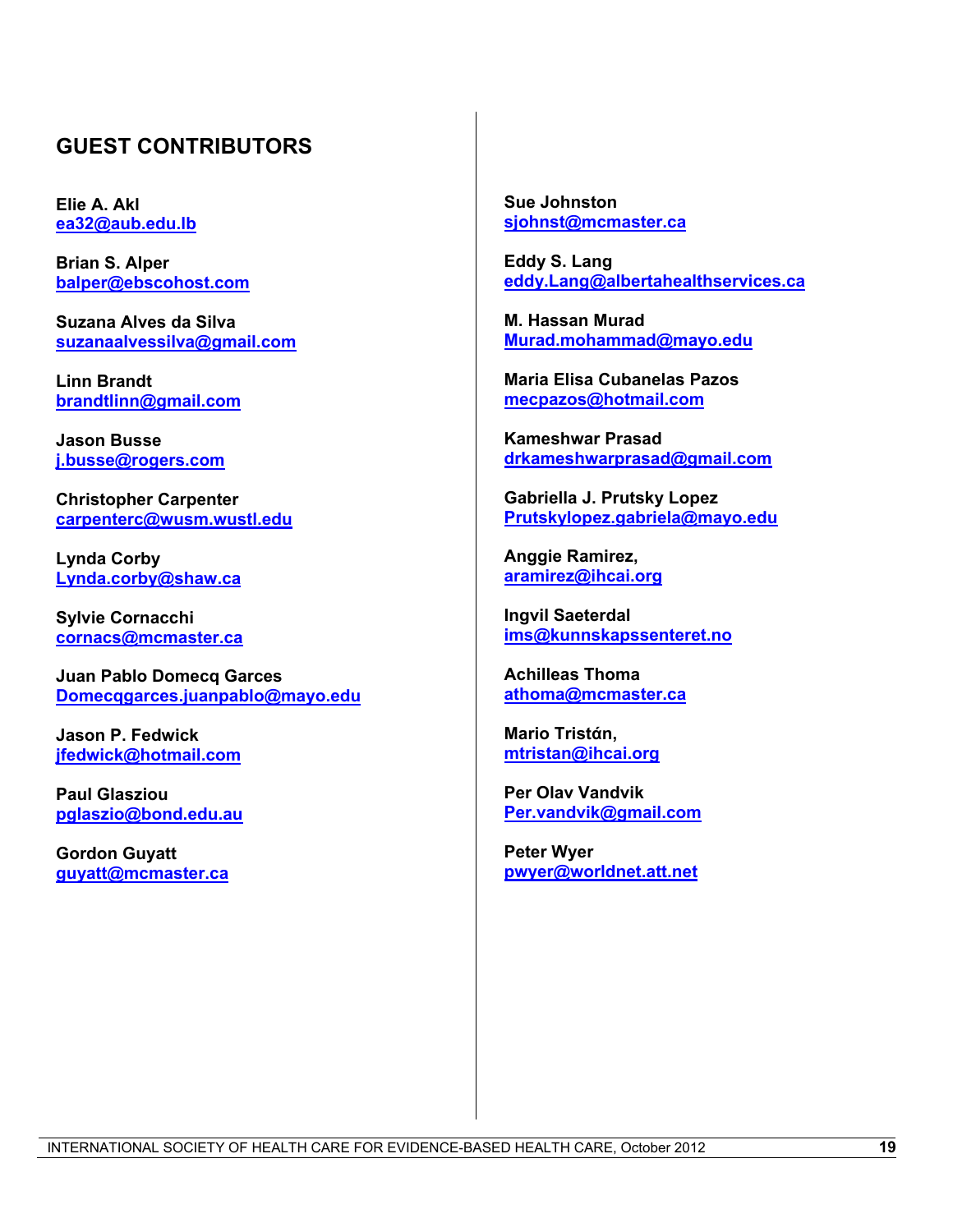### **EDITORS**

#### *Jason Busse*

Assistant Professor, Clinical Epidemiology & Biostatistics McMaster University, Faculty of Health Sciences Clinical Epidemiology & Biostatistics 1280 Main Street West, HSC-2C12 Hamilton, ON L8S 4K1 **[j.busse@rogers.com](mailto:j.busse@rogers.com)**

#### *Paul Glasziou*

Professor of Evidence-Based Medicine Director of the Centre for Research in Evidence-Based Health Care, Bond University Qld, Australia 4229 **pglaszi[o@bond.edu.au](mailto:Paul_Glasziou@bond.edu.au)**

#### *Gordon Guyatt*

Professor, Clinical Epidemiology & Biostatistics McMaster University, Faculty of Health Sciences Clinical Epidemiology & Biostatistics 1280 Main Street West, HSC-2C12 Hamilton, ON L8S 4K1 **[guyatt@mcmaster.ca](mailto:guyatt@mcmaster.ca)**

# **EDITORIAL ASSISTANT**

#### *Laurel Grainger*

McMaster University, Faculty of Health Sciences Clinical Epidemiology & Biostatistics 1280 Main Street West, HSC-2C12D Hamilton, ON L8S 4K1 **[graing@mcmaster.ca](mailto:graing@mcmaster.ca)**